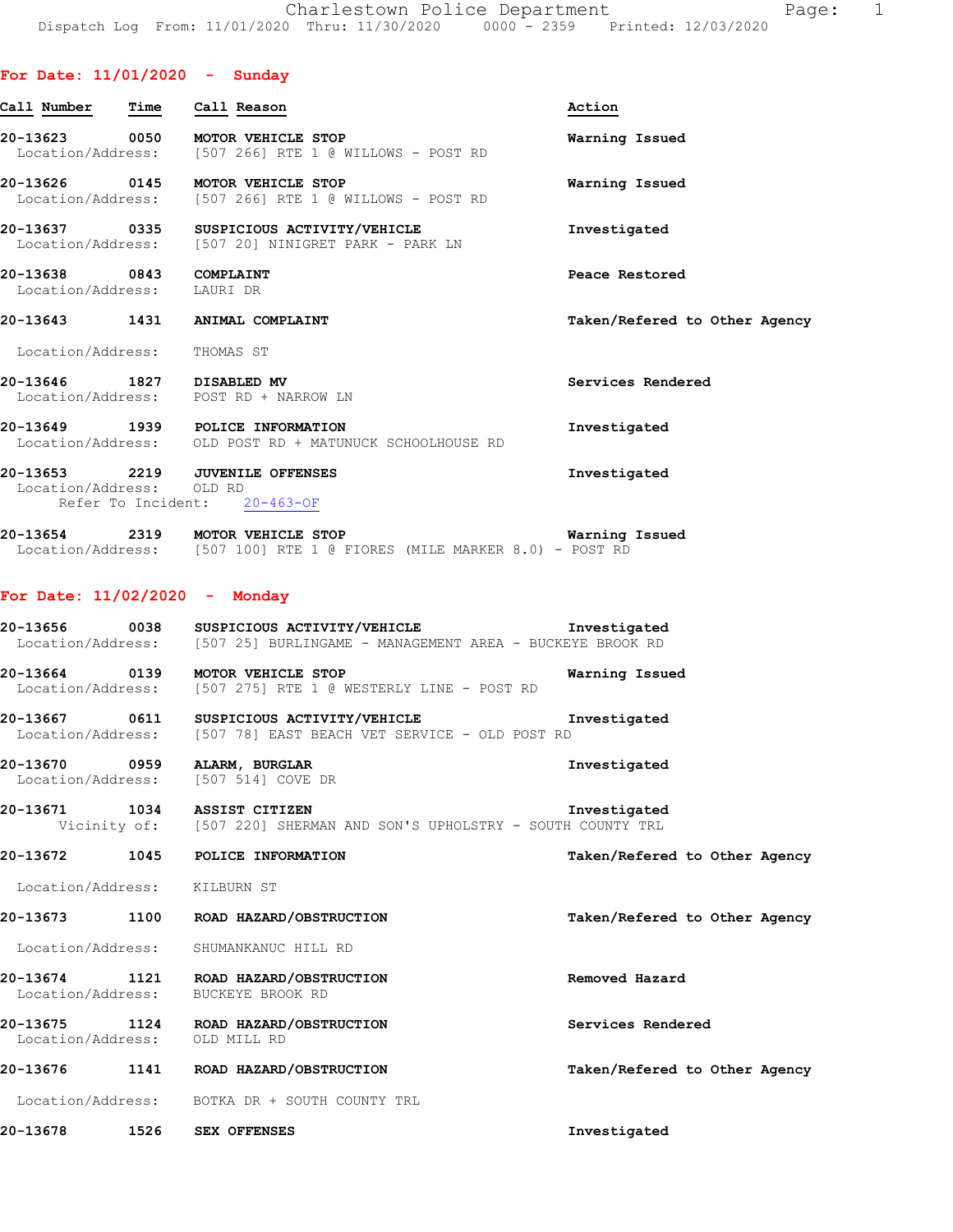|  | Charlestown Police Department                                                                                                      | Page:                   | $\overline{2}$ |
|--|------------------------------------------------------------------------------------------------------------------------------------|-------------------------|----------------|
|  | Dispatch Log From: 11/01/2020 Thru: 11/30/2020 0000 <sup>-</sup> -2359 Printed: 12/03/2020                                         |                         |                |
|  | Location/Address: KLONDIKE RD<br>Refer To Incident: 20-464-OF                                                                      |                         |                |
|  | 20-13679 1614 PSYCHOLOGICAL EMERGENCY                                                                                              | Transported to Hospital |                |
|  | Location/Address: SCAPA FLOW RD                                                                                                    |                         |                |
|  | 20-13680 1630 SUSPICIOUS ACTIVITY/VEHICLE<br>Location/Address: OLD COACH RD + CEDAR SWAMP PATH<br>Refer To Incident: 20-490-OF     | Investigated            |                |
|  | 20-13681 1657 FOLLOW-UP INVESTIGATION<br>Location/Address: KLONDIKE RD<br>Refer To Incident: 20-464-OF                             | Services Rendered       |                |
|  | 20-13682 1747 DOMESTIC/Assault/Diso/Other<br>Location/Address: MATUNUCK SCHOOLHOUSE RD<br>Refer To Incident: 20-465-OF             | Investigated            |                |
|  | For Date: $11/03/2020 -$ Tuesday                                                                                                   |                         |                |
|  | 20-13691 0132 HOUSE CHECK                                                                                                          | No Action Required      |                |
|  | Location/Address: INDIAN CEDAR DR                                                                                                  |                         |                |
|  | 20-13696 0320 REPOSSESSION                                                                                                         | No Action Required      |                |
|  | Location/Address: SHANNOCK RD                                                                                                      |                         |                |
|  | 20-13697 0712 ASSIST OTHER TOWN DEPT Services Rendered Location/Address: [507 1] CHARLESTOWN TOWN HALL - SOUTH COUNTY TRL          |                         |                |
|  | 20-13698 0714 ASSIST OTHER TOWN DEPT<br>Location/Address: [507 376] SAINT JAMES CHURCH - MATUNUCK SCHOOLHOUSE RD                   | Services Rendered       |                |
|  | 20-13699 0714 ASSIST OTHER TOWN DEPT<br>Location/Address: [507 226] QUONOCHONTAUG GRANGE - POST RD                                 | Services Rendered       |                |
|  | 20-13700 0714 ASSIST OTHER TOWN DEPT<br>Location/Address: [507 19] CHARLESTOWN ELEMENTARY SCHOOL - CAROLINA BACK RD                | Services Rendered       |                |
|  | 20-13701 0746 ANIMAL COMPLAINT<br>Location/Address: ROSS HILL RD                                                                   | Services Rendered       |                |
|  | 20-13703 0806 ALARM, FIRE<br>Location/Address: [507 45] RIPPY'S LIQUOR MART - SOUTH COUNTY TRL                                     | False Alarm             |                |
|  | 20-13704 1058 ASSIST OTHER TOWN DEPT<br>Location/Address: [507 226] QUONOCHONTAUG GRANGE - POST RD                                 | Services Rendered       |                |
|  | 20-13705 1058 ASSIST OTHER TOWN DEPT<br>Location/Address: [507 19] CHARLESTOWN ELEMENTARY SCHOOL - CAROLINA BACK RD                | Services Rendered       |                |
|  | 20-13706 1059 ASSIST OTHER TOWN DEPT Services R<br>Location/Address: [507 376] SAINT JAMES CHURCH - MATUNUCK SCHOOLHOUSE RD        | Services Rendered       |                |
|  | 20-13707 1100 ASSIST OTHER TOWN DEPT<br>Location/Address: [507 1] CHARLESTOWN TOWN HALL - SOUTH COUNTY TRL                         | Services Rendered       |                |
|  | 20-13708 1231 FOLLOW-UP INVESTIGATION Services Rendered<br>Location/Address: [507 642] CHARLESTOWN POLICE DEPARTMENT - OLD POST RD |                         |                |
|  | 20-13712 1414 ALARM, FIRE<br>Location/Address: NORTH NIANTIC DR                                                                    | False Alarm             |                |
|  | 20-13714 1503 ASSIST OTHER TOWN DEPT Services Rendered<br>Location/Address: [507 1] CHARLESTOWN TOWN HALL - SOUTH COUNTY TRL       |                         |                |
|  | 20-13715 1504 ASSIST OTHER TOWN DEPT<br>Location/Address: [507 19] CHARLESTOWN ELEMENTARY SCHOOL - CAROLINA BACK RD                | Services Rendered       |                |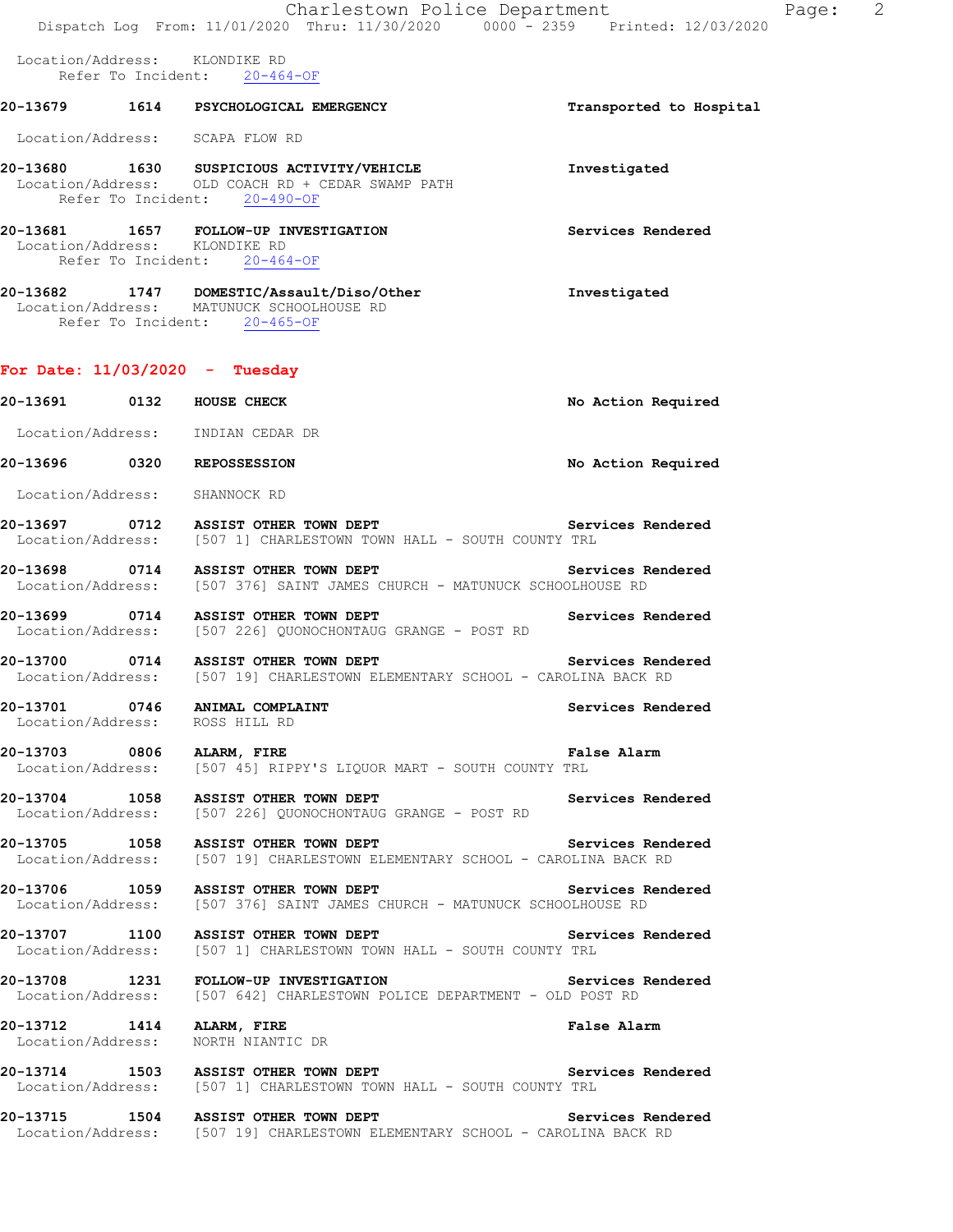**20-13717 1505 ASSIST OTHER TOWN DEPT Services Rendered**  Location/Address: [507 226] QUONOCHONTAUG GRANGE - POST RD

#### **For Date: 11/04/2020 - Wednesday**

- **20-13739 0601 ROAD HAZARD/OBSTRUCTION Removed Hazard**  Vicinity of: POST RD + HOXSIE AVE
- **20-13742 0845 MOTOR VEHICLE STOP Citation Issued**  Vicinity of: [507 304] RTE 1A @ CHARLESTOWN PACKAGE STORE - OLD POST RD
- **20-13743 0905 MOTOR VEHICLE STOP Warning Issued**  Location/Address: POST RD + SCHOOLHOUSE POND RD
- **20-13744 0923 MOTOR VEHICLE STOP Warning Issued**  Location/Address: POST RD + SCHOOLHOUSE POND RD
- **20-13745 0937 MOTOR VEHICLE STOP Warning Issued**  Location/Address: POST RD + SCHOOLHOUSE POND RD
- **20-13746 1001 MOTOR VEHICLE STOP Warning Issued**  Location/Address: POST RD + SCHOOLHOUSE POND RD
- **20-13748 1008 MOTOR VEHICLE STOP Citation Issued**  Location/Address: [507 66] WILLOWS RESORT - POST RD
- **20-13749 1201 MOTOR VEHICLE COMPLAINT Could Not Locate**  Vicinity of: POST RD + NARROW LN
- **20-13750 1255 FOLLOW-UP INVESTIGATION Investigated**  Location/Address: CROSSLAND ST
- **20-13751 1348 ASSIST OTHER TOWN DEPT No Action Required**

Location/Address: [507 1] CHARLESTOWN TOWN HALL - SOUTH COUNTY TRL

#### **20-13752 1425 MVA - Minor Report Taken**  Vicinity of: [507 254] GALAPAGOS COLLECTION - OLD POST RD Refer To Accident: 20-112-AC

**20-13753 1441 ASSAULT Taken/Refered to Other Agency**

Location/Address: SHANNOCK RD

- **20-13756 1540 MOTOR VEHICLE COMPLAINT Warning Issued**  Location/Address: CHARLES AVE
- **20-13758 1635 MOTOR VEHICLE STOP Warning Issued**  Location/Address: [507 303] RTE 1 @ SOUTH SHORE MENTAL HEALTH (MM 9.0) - POST RD
- **20-13760 1651 MOTOR VEHICLE STOP Warning Issued**  Location/Address: OLD POST RD
- **20-13762 1954 FOLLOW-UP INVESTIGATION Investigated**  Location/Address: SAND HILL RD

## **For Date: 11/05/2020 - Thursday**

| 20-13768          | 0041 | MOTOR VEHICLE STOP |  |  |  |  |                                                        | Warning Issued |
|-------------------|------|--------------------|--|--|--|--|--------------------------------------------------------|----------------|
| Location/Address: |      |                    |  |  |  |  | $[507 100]$ RTE 1 @ FIORES (MILE MARKER 8.0) - POST RD |                |

#### **20-13769 0056 MVA - Minor Services Rendered**  Vicinity of: POST RD + NARROW LN Refer To Accident: 20-113-AC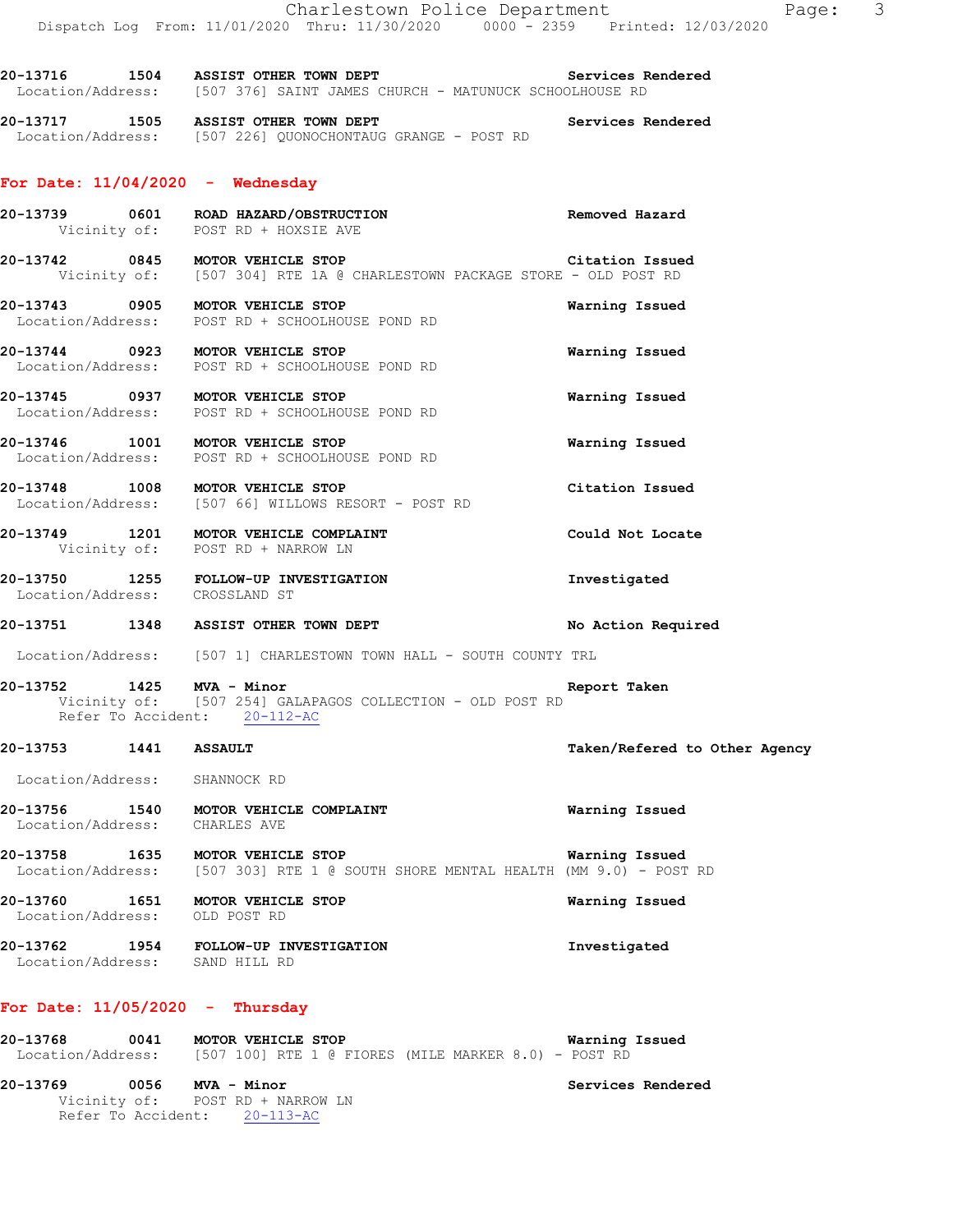|                                 | Charlestown Police Department<br>Dispatch Log From: 11/01/2020 Thru: 11/30/2020 0000 <sup>-</sup> 2359 Printed: 12/03/2020                 |                    | Page: | 4 |
|---------------------------------|--------------------------------------------------------------------------------------------------------------------------------------------|--------------------|-------|---|
|                                 | 20-13770 0546 MOTOR VEHICLE STOP<br>Location/Address: SOUTH COUNTY TRL + CAROLINA BACK RD                                                  | Warning Issued     |       |   |
|                                 | 20-13773 0600 TRAFFIC CONTROL                                                                                                              | No Action Required |       |   |
|                                 | Location/Address: KING'S FACTORY RD                                                                                                        |                    |       |   |
|                                 | 20-13774 0605 MOTOR VEHICLE STOP 120 120 Warning Issued<br>Location/Address: [507 83] MEADOW BROOK INN - CAROLINA BACK RD                  |                    |       |   |
|                                 | 20-13775 0813 ALARM, BURGLAR<br><b>Example 21 Investigated</b><br>Location/Address: [507 46] WASHINGTON TRUST COMPANY - OLD POST RD        |                    |       |   |
|                                 | 20-13776 0822 ASSIST OTHER TOWN DEPT<br>Location/Address: [507 19] CHARLESTOWN ELEMENTARY SCHOOL - CAROLINA BACK RD                        | Services Rendered  |       |   |
|                                 | 20-13779 0852 ASSIST OTHER TOWN DEPT <b>1</b> nvestigated<br>Location/Address: [507 19] CHARLESTOWN ELEMENTARY SCHOOL - CAROLINA BACK RD   |                    |       |   |
|                                 | 20-13782 0920 OFFICER WANTED<br>Location/Address: [507 88] EAST WEST MARKET - POST RD<br>Refer To Incident: 20-466-OF                      | Peace Restored     |       |   |
|                                 | 20-13783 1107 ASSIST OTHER TOWN DEPT Location/Address: [507 19] CHARLESTOWN ELEMENTARY SCHOOL - CAROLINA BACK RD                           |                    |       |   |
| 20-13785 1201 DISABLED MV       | Location/Address: [507 100] RTE 1 @ FIORES (MILE MARKER 8.0) - POST RD                                                                     | Investigated       |       |   |
|                                 | 20-13786 1313 OFFICER WANTED<br>Location/Address: GOOSEBERRY HILL<br>Refer To Incident: 20-467-OF                                          | Report Taken       |       |   |
|                                 | 20-13787 1354 POLICE TRANSPORT<br>Location/Address: OLD MILL RD + SOUTH COUNTY TRL                                                         | Services Rendered  |       |   |
| 20-13788 1402 ALARM, FIRE       | Location/Address: [507 208] HITCHING POST - POST RD                                                                                        | <b>False Alarm</b> |       |   |
|                                 | 20-13789 1435 OFFICER WANTED<br>Vicinity of: [507 1] CHARLESTOWN TOWN HALL - SOUTH COUNTY TRL                                              | Could Not Locate   |       |   |
|                                 | 20-13790 1503 SUSPICIOUS ACTIVITY/VEHICLE Could Not Locate Could Not Locate Location/Address: [507 31] BLUE SHUTTERS BEACH - EAST BEACH RD |                    |       |   |
| 20-13791 1510 ASSAULT           | Location/Address: [507 31] BLUE SHUTTERS BEACH - EAST BEACH RD<br>Refer To Incident: 20-468-OF                                             | Report Taken       |       |   |
|                                 | 20-13792 1822 MVA - Minor<br>Location/Address: [507 100] RTE 1 @ FIORES (MILE MARKER 8.0) - POST RD<br>Refer To Accident: 20-114-AC        | Report Taken       |       |   |
|                                 | 20-13793 1910 FOLLOW-UP INVESTIGATION<br>Vicinity of: [507 31] BLUE SHUTTERS BEACH - EAST BEACH RD                                         | Investigated       |       |   |
|                                 | 20-13794 2354 ROAD HAZARD/OBSTRUCTION<br>Location/Address: SAND PLAIN RD                                                                   | Removed Hazard     |       |   |
| For Date: $11/06/2020 -$ Friday |                                                                                                                                            |                    |       |   |
|                                 |                                                                                                                                            |                    |       |   |

**20-13807 0232 ALARM, FIRE Investigated**  Location/Address: [507 530] NARRAGANSETT INDIAN FOUR WINDS COMMUNITY CENT - SOUTH COUNTY TRL **20-13811 1001 ALARM, BURGLAR Investigated**  Location/Address: ELIZABETH COOPER DR **20-13812 1020 MOTOR VEHICLE STOP Warning Issued**  Vicinity of: WHITE TAIL CIR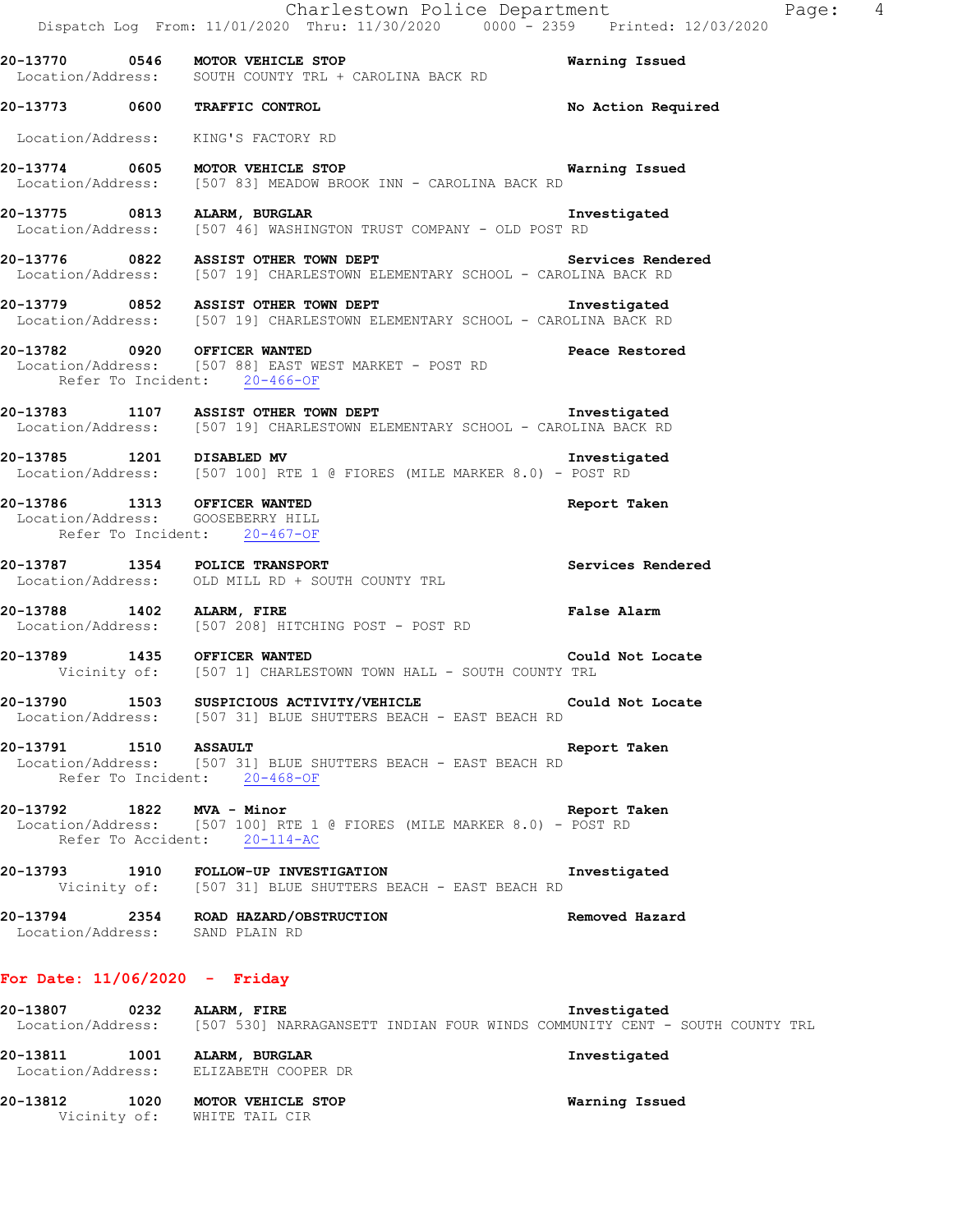|                          | Charlestown Police Department<br>Dispatch Log From: 11/01/2020 Thru: 11/30/2020 0000 - 2359 Printed: 12/03/2020               | Page: 5                  |  |
|--------------------------|-------------------------------------------------------------------------------------------------------------------------------|--------------------------|--|
|                          | 20-13813 1121 ASSIST OTHER POLICE DEPT Could Not Locate<br>Location/Address: [507 291] RTE 216 @ WESTERLY LINE - ROSS HILL RD |                          |  |
|                          | 20-13816 1248 PSYCHOLOGICAL EMERGENCY                                                                                         | Transported to Hospital  |  |
| Location/Address: BAY ST | Refer To Incident: 20-469-OF                                                                                                  |                          |  |
|                          | 20-13817 1351 ASSIST CITIZEN                                                                                                  | No Action Required       |  |
|                          | Location/Address: BISCUIT CITY RD                                                                                             |                          |  |
|                          | 20-13818 1352 WELL BEING CHECK<br>Location/Address: NEW BISCUIT CITY RD                                                       | Investigated             |  |
|                          | 20-13819 1353 ASSIST CITIZEN<br>Location/Address: [507 719] NEW BISCUIT CITY RD                                               | Investigated             |  |
|                          | 20-13820 1547 FOUND/LOST PROPERTY<br>Location/Address: WEST BEACH RD<br>Refer To Incident: 20-470-OF                          | Report Taken             |  |
|                          | 20-13821 1613 MVA - Minor<br>Location/Address: [507 381] CVS PHARMACY - OLD POST RD<br>Refer To Accident: 20-115-AC           | Report Taken             |  |
|                          | 20-13823 1636 ROAD HAZARD/OBSTRUCTION<br>Location/Address: POST RD + SCHOOLHOUSE POND RD                                      | Removed Hazard           |  |
|                          | For Date: $11/07/2020 -$ Saturday                                                                                             |                          |  |
|                          | 20-13826 0037 ALARM, BURGLAR                                                                                                  | Building Checked/Secured |  |
|                          | Location/Address: [507 254] GALAPAGOS COLLECTION - OLD POST RD                                                                |                          |  |
|                          | 20-13849 0109 SUSPICIOUS ACTIVITY/VEHICLE<br>Location/Address: [507 28] SIMPLE PEASURES - SOUTH COUNTY TRL                    | Investigated             |  |
|                          | 20-13852 0145 DEATH; Sudden/Unexpected<br>Location/Address: KING'S FACTORY RD<br>Refer To Incident: 20-471-OF                 | Services Rendered        |  |
|                          | 20-13853 0722 HIGHWAY SAFETY - TRAFFIC STOP<br>Location/Address: POST RD + SCHOOLHOUSE POND RD                                | Warning Issued           |  |
|                          | 20-13854 0737 HIGHWAY SAFETY - TRAFFIC STOP<br>Location/Address: POST RD + WILDFLOWER RD                                      | Warning Issued           |  |
|                          | 20-13855 0747 HIGHWAY SAFETY - TRAFFIC STOP<br>Location/Address: POST RD + EAST BEACH RD                                      | Warning Issued           |  |
|                          | 20-13856 0751 ASSIST OTHER POLICE DEPT<br>Location: CHARIHO HIGH SCHOOL                                                       | Peace Restored           |  |
|                          | 20-13857 0808 HIGHWAY SAFETY - TRAFFIC STOP<br>Location/Address: POST RD + SCHOOLHOUSE POND RD                                | Warning Issued           |  |
|                          | 20-13858 0815 HIGHWAY SAFETY - TRAFFIC STOP<br>Location/Address: POST RD + TAMANACO DR                                        | Warning Issued           |  |
|                          | 20-13859 0833 HIGHWAY SAFETY - TRAFFIC STOP<br>Location/Address: POST RD + SCHOOLHOUSE POND RD                                | Warning Issued           |  |
|                          | 20-13860 0839 HIGHWAY SAFETY - TRAFFIC STOP                                                                                   | Warning Issued           |  |

**20-13861 0850 HIGHWAY SAFETY - TRAFFIC STOP Warning Issued** 

Location/Address: [507 100] RTE 1 @ FIORES (MILE MARKER 8.0) - POST RD

Location/Address: POST RD + SCHOOLHOUSE POND RD

**20-13862 0859 HIGHWAY SAFETY - TRAFFIC STOP Warning Issued**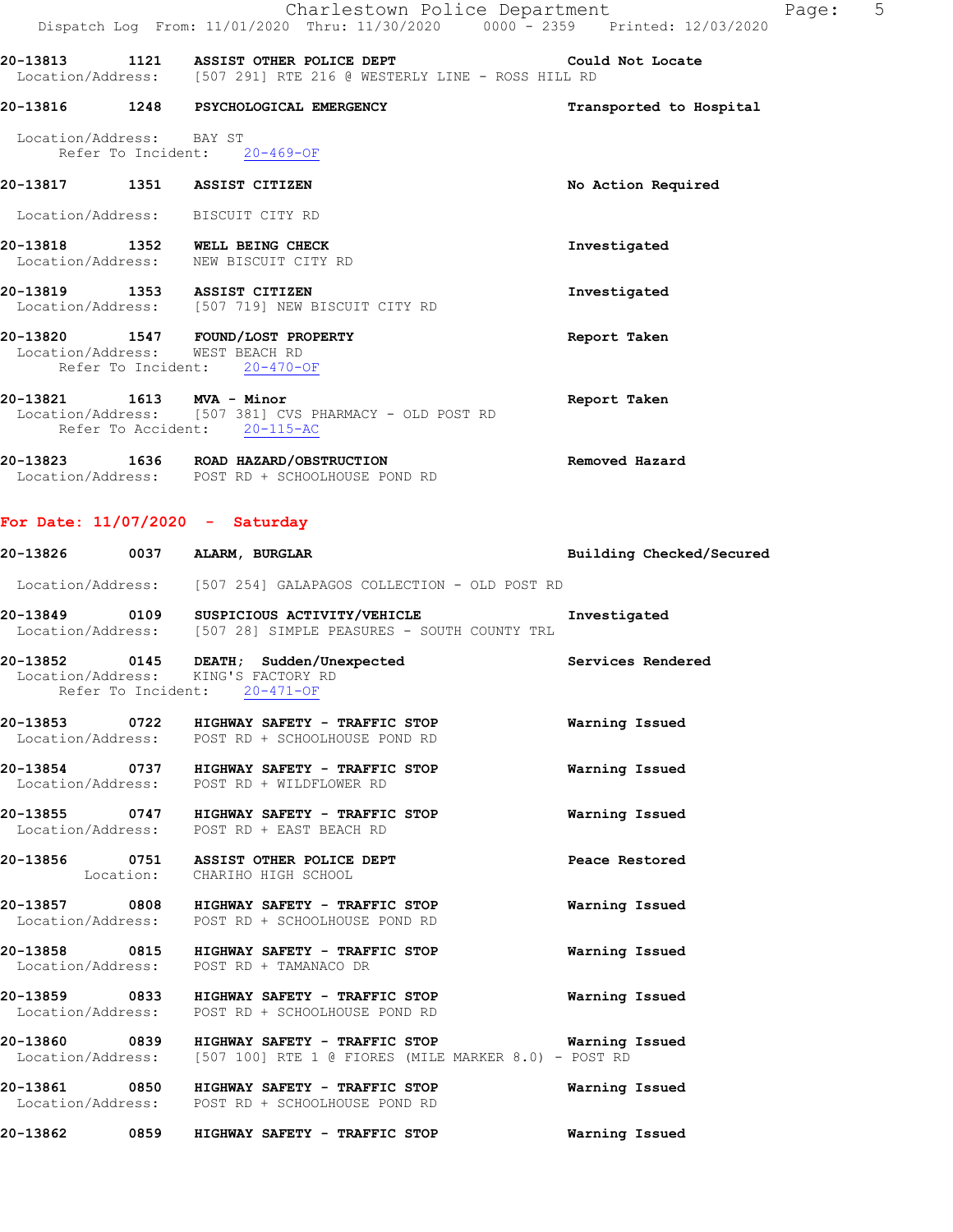Location/Address: [507 283] RTE 2 @ GIFT BARN - SOUTH COUNTY TRL

**20-13863 0905 HIGHWAY SAFETY - TRAFFIC STOP Warning Issued**  Location/Address: [507 283] RTE 2 @ GIFT BARN PARKING LOT - SOUTH COUNTY TRL

**20-13864 0915 HIGHWAY SAFETY - TRAFFIC STOP Warning Issued**  Location/Address: POST RD + SCHOOLHOUSE POND RD

**20-13865 0923 HIGHWAY SAFETY - TRAFFIC STOP Warning Issued**  Location/Address: POST RD + CROSS MILLS RD

**20-13866 0929 HIGHWAY SAFETY - TRAFFIC STOP Warning Issued**  Location/Address: POST RD + SCHOOLHOUSE POND RD

**20-13867 0934 ANIMAL COMPLAINT Services Rendered**  Vicinity of: SOUTH COUNTY TRL

**20-13868 0938 HIGHWAY SAFETY - TRAFFIC STOP Citation Issued**  Location/Address: POST RD + CROSS MILLS RD

**20-13869 0953 HIGHWAY SAFETY - TRAFFIC STOP Warning Issued**  Location/Address: POST RD + KING'S FACTORY RD

**20-13870 1001 HIGHWAY SAFETY - TRAFFIC STOP Warning Issued**  Location/Address: POST RD + SCHOOLHOUSE POND RD

**20-13871 1006 HIGHWAY SAFETY - TRAFFIC STOP Warning Issued**  Location/Address: POST RD + LAKESIDE DR

**20-13872 1020 HIGHWAY SAFETY - TRAFFIC STOP Warning Issued**  Location/Address: POST RD + LAKESIDE DR

**20-13873 1038 HIGHWAY SAFETY - TRAFFIC STOP Citation Issued**  Location/Address: POST RD + KING'S FACTORY RD

**20-13874 1047 HIGHWAY SAFETY - TRAFFIC STOP Warning Issued**  Location/Address: [507 100] RTE 1 @ FIORES (MILE MARKER 8.0) - POST RD

**20-13875 1056 HIGHWAY SAFETY - TRAFFIC STOP Warning Issued**  Location/Address: POST RD + SCHOOLHOUSE POND RD

**20-13876 1105 HIGHWAY SAFETY - TRAFFIC STOP Warning Issued**  Location/Address: POST RD + PROSSER TRL

**20-13878 1141 ROAD HAZARD/OBSTRUCTION Removed Hazard**  Location/Address: SAND HILL RD

**20-13880 1208 HIGHWAY SAFETY - TRAFFIC STOP Warning Issued**  Location/Address: POST RD + KING'S FACTORY RD

**20-13881 1219 FIRE, STRUCTURE Services Rendered**  Location/Address: GOOSEBERRY HILL Refer To Incident: 20-472-OF

**20-13882 1221 HIGHWAY SAFETY - TRAFFIC STOP Warning Issued**  Location/Address: POST RD + NARROW LN

**20-13883 1234 HIGHWAY SAFETY - TRAFFIC STOP Citation Issued**  Location/Address: POST RD + WEST BEACH RD

**20-13884 1255 EMBEZZELMENT/FRAUD/FORGERY Report Taken**  Location/Address: BOTKA WOODS DR Refer To Incident: 20-473-OF

**20-13885 1304 HIGHWAY SAFETY - TRAFFIC STOP Citation Issued**  POST RD + SCHOOLHOUSE POND RD **20-13886 1313 HIGHWAY SAFETY - TRAFFIC STOP Citation Issued**  Location/Address: POST RD + SCHOOLHOUSE POND RD **20-13887 1327 HIGHWAY SAFETY - TRAFFIC STOP Warning Issued**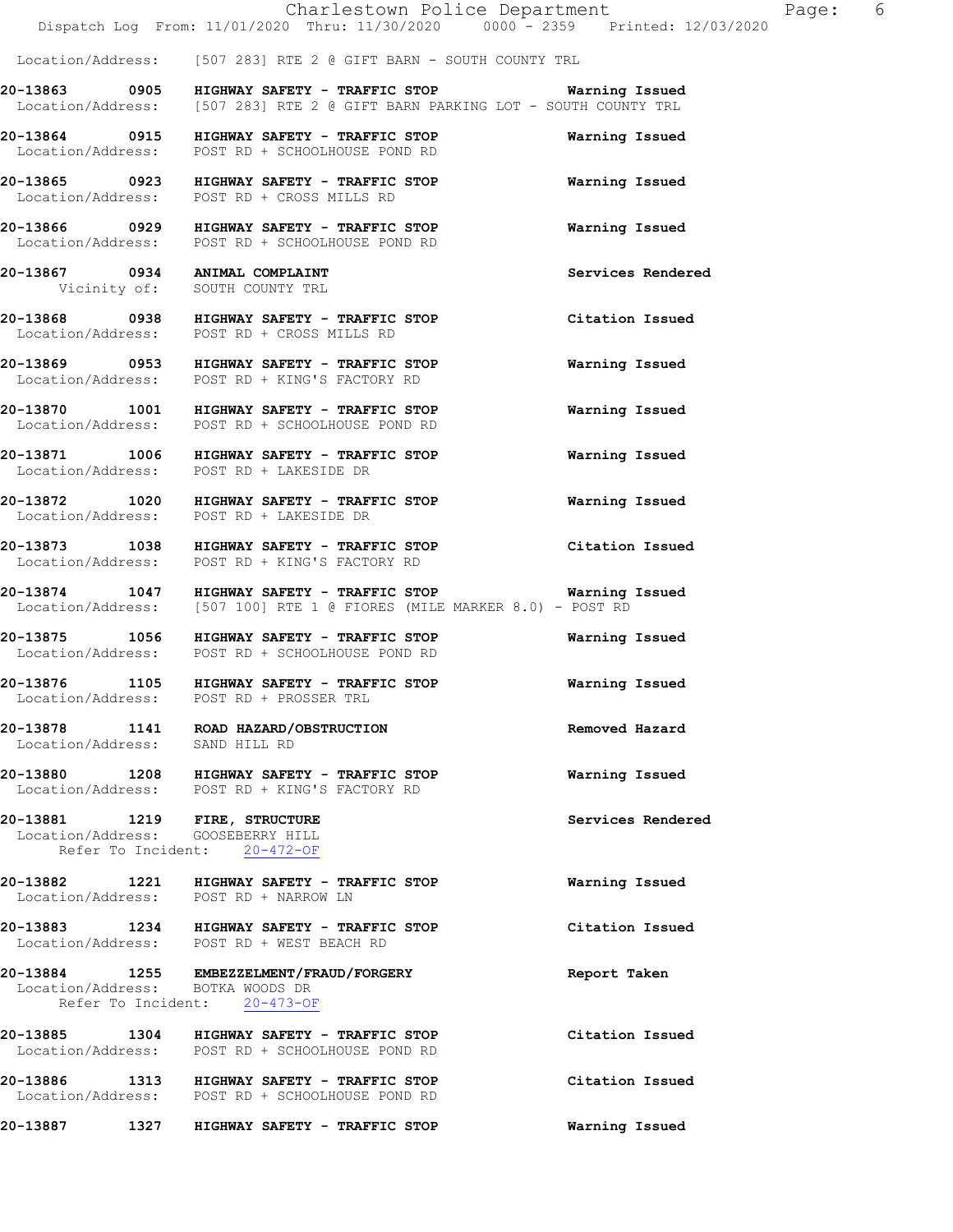|                                                          | Charlestown Police Department<br>Dispatch Log From: 11/01/2020 Thru: 11/30/2020 0000 - 2359 Printed: 12/03/2020                           |                  | 7<br>Page: |
|----------------------------------------------------------|-------------------------------------------------------------------------------------------------------------------------------------------|------------------|------------|
|                                                          | Location/Address: POST RD + GENERAL STANTON LN                                                                                            |                  |            |
|                                                          | 20-13888 1338 HIGHWAY SAFETY - TRAFFIC STOP<br>Location/Address: POST RD + SCHOOLHOUSE POND RD                                            | Warning Issued   |            |
|                                                          | 20-13889 1343 HIGHWAY SAFETY - TRAFFIC STOP<br>Location/Address: POST RD + NARROW LN                                                      | Warning Issued   |            |
|                                                          | 20-13890 1536 PARKING VIOLATIONS<br>Location/Address: [507 321] CHARLESTOWN BEACH - CHARLESTOWN BEACH RD                                  | Citation Issued  |            |
| 20-13891 1550 VANDALISM<br>Location/Address: OLD POST RD |                                                                                                                                           | Investigated     |            |
|                                                          | 20-13892 1609 SUSPICIOUS ACTIVITY/VEHICLE Threstigated<br>Location/Address: [507 544] CHARLESTOWN EARLY LEARNING CENTER - OLD POST RD     |                  |            |
|                                                          | 20-13894 2029 FIREWORKS/Possession/Use/Other<br>Vicinity of: SHANNOCK RD + SOUTH COUNTY TRL                                               | Investigated     |            |
| 20-13898 2347 THREATS<br>Location/Address: KINGSLAND CT  |                                                                                                                                           | Investigated     |            |
| For Date: $11/08/2020 -$ Sunday                          |                                                                                                                                           |                  |            |
|                                                          | 20-13913 0112 SUSPICIOUS ACTIVITY/VEHICLE<br>Location/Address: [507 610] FROSTY DREW OBSERVATORY - PARK LN                                | Investigated     |            |
|                                                          | 20-13916 0716 HIGHWAY SAFETY - TRAFFIC STOP<br>Location/Address: POST RD + LAKESIDE DR                                                    | Warning Issued   |            |
|                                                          | 20-13917 0731 HIGHWAY SAFETY - TRAFFIC STOP<br>Location/Address: POST RD + SCHOOLHOUSE POND RD                                            | Citation Issued  |            |
| Location/Address: WEST BEACH RD                          | 20-13918 0755 HIGHWAY SAFETY - TRAFFIC STOP                                                                                               | Warning Issued   |            |
|                                                          | 20-13919 0818 HIGHWAY SAFETY - TRAFFIC STOP<br>Location/Address: [507 18] CHARLESTOWN CHAMBER OF COMMERCE - OLD POST RD                   | Warning Issued   |            |
|                                                          | 20-13920 0826 HIGHWAY SAFETY - TRAFFIC STOP<br>Location/Address: [507 373] CROSS MILLS LIBRARY - OLD POST RD                              | Citation Issued  |            |
|                                                          | 20-13921 0926 HIGHWAY SAFETY - TRAFFIC STOP 60 Warning Issued<br>Location/Address: SOUTH COUNTY TRL + MAPLE LAKE FARM RD                  |                  |            |
|                                                          | 20-13922 0939 HIGHWAY SAFETY - TRAFFIC STOP<br>Location/Address: SOUTH COUNTY TRL + MAPLE LAKE FARM RD                                    | Warning Issued   |            |
|                                                          | 20-13924 1025 HIGHWAY SAFETY - TRAFFIC STOP Citation Issued<br>Location/Address: POST RD + PROSSER TRL                                    |                  |            |
|                                                          | 20-13927 1117 HIGHWAY SAFETY - TRAFFIC STOP 60 Warning Issued<br>Location/Address: POST RD + TAMANACO DR                                  |                  |            |
|                                                          | 20-13930 1128 WELL BEING CHECK COULD NOT LOCAL COULD NOT LOCAL Vicinity of: [507 258] RTE 1 @ SOUTH KINGSTOWN LINE (MM 11.4) - POST RD    | Could Not Locate |            |
|                                                          | 20-13929 1130 HIGHWAY SAFETY - TRAFFIC STOP<br>Location/Address: POST RD + KING'S FACTORY RD                                              | Citation Issued  |            |
|                                                          | 20-13931 1234 HIGHWAY SAFETY - TRAFFIC STOP<br>Location/Address: SOUTH COUNTY TRL + SHANNOCK RD                                           | Warning Issued   |            |
|                                                          | 20-13933 1255 LOST/STOLEN LICENSE PLATES<br>Location/Address: EAST BAYVIEW RD<br>Refer To Incident: 20-474-OF                             | Report Taken     |            |
|                                                          | 20-13934 1302 HIGHWAY SAFETY - TRAFFIC STOP Warning Issued<br>Location/Address: [507 19] CHARLESTOWN ELEMENTARY SCHOOL - CAROLINA BACK RD |                  |            |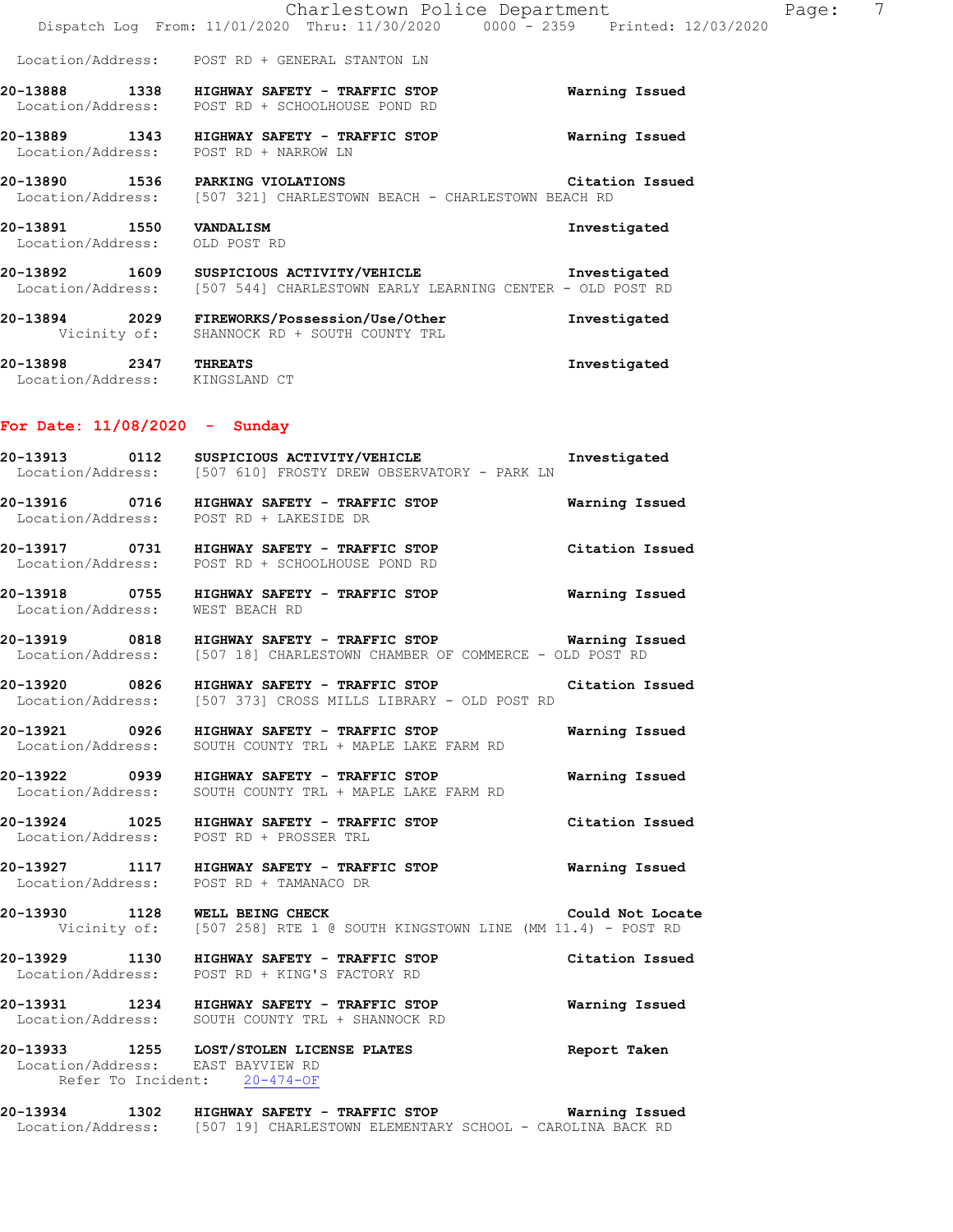|                       | 20-13935 1403 HIGHWAY SAFETY - TRAFFIC STOP Citation Issued<br>Location/Address: POST RD + TAMANACO DR                     |                    |
|-----------------------|----------------------------------------------------------------------------------------------------------------------------|--------------------|
|                       | 20-13936 1408 OFFICER WANTED                                                                                               | No Action Required |
|                       | Location/Address: [507 435] SOUTH SHORE MENTAL HEALTH CHARLESTOWN HOUS - OLD POST RD                                       |                    |
|                       | 20-13937 1432 HIGHWAY SAFETY - TRAFFIC STOP<br>Location/Address: POST RD + SCHOOLHOUSE POND RD                             | Citation Issued    |
|                       | 20-13939 1507 HIGHWAY SAFETY - TRAFFIC STOP<br>Location/Address: SOUTH COUNTY TRL + SHANNOCK RD                            | Citation Issued    |
|                       | 20-13942 1545 HIGHWAY SAFETY - TRAFFIC STOP<br>Location/Address: POST RD + PROSSER TRL                                     | Citation Issued    |
|                       | 20-13943 1621 HIGHWAY SAFETY - TRAFFIC STOP Citation Issued<br>Location/Address: POST RD + PROSSER TRL                     |                    |
|                       | 20-13944 1638 MOTOR VEHICLE STOP<br>Location/Address: POST RD + KING'S FACTORY RD                                          | Warning Issued     |
|                       | 20-13946  1640  ASSIST CITIZEN<br>Location/Address: [507 31] BLUE SHUTTERS BEACH - EAST BEACH RD                           | Services Rendered  |
|                       | 20-13948 1652 MOTOR VEHICLE STOP                                                                                           | No Action Required |
|                       | Location/Address: [507 266] RTE 1 @ WILLOWS - POST RD                                                                      |                    |
|                       | 20-13950 1706 MOTOR VEHICLE STOP                                                                                           | No Action Required |
|                       | Location/Address: CAROLINA BACK RD                                                                                         |                    |
|                       | 20-13951 1715 HIGHWAY SAFETY - TRAFFIC STOP 60 Warning Issued<br>Location/Address: POST RD + TAMANACO DR                   |                    |
|                       | 20-13952 1715 MOTOR VEHICLE STOP<br>Vicinity of: [507 374] SAINT MARYS CHURCH - CAROLINA BACK RD                           | Investigated       |
|                       | 20-13953 1743 HIGHWAY SAFETY - TRAFFIC STOP<br>Location/Address: SOUTH COUNTY TRL + MAPLE LAKE FARM RD                     | Warning Issued     |
|                       | 20-13954 1804 MOTOR VEHICLE STOP Citation Issue<br>Vicinity of: [507 279] RTE 2 @ CHARLESTOWN TOWN HALL - SOUTH COUNTY TRL | Citation Issued    |
|                       | 20-13955 1818 COMPLAINT<br>Location/Address: SOUTH COUNTY TRL<br>Refer To Incident: 20-475-OF                              | Report Taken       |
| 20-13956 1934 LARCENY | Location/Address: KING'S FACTORY RD<br>Refer To Incident: 20-476-OF                                                        | Investigated       |
|                       | 20-13957 1945 MOTOR VEHICLE COMPLAINT<br>Vicinity of: [507 266] RTE 1 @ WILLOWS - POST RD                                  | Investigated       |
|                       | 20-13958 2201 POLICE INFORMATION<br>Location/Address: KING'S FACTORY RD<br>Refer To Incident: 20-477-OF                    | Investigated       |
|                       | 20-13959 2348 MOTOR VEHICLE STOP<br>Location/Address: ROSS HILL RD                                                         | Warning Issued     |
|                       |                                                                                                                            |                    |

## **For Date: 11/09/2020 - Monday**

| 20-13979          | 0802 | <b>TRAFFIC CONTROL</b> |                                                           |  |  | No Action Required |
|-------------------|------|------------------------|-----------------------------------------------------------|--|--|--------------------|
| Location/Address: |      |                        | [507 19] CHARLESTOWN ELEMENTARY SCHOOL - CAROLINA BACK RD |  |  |                    |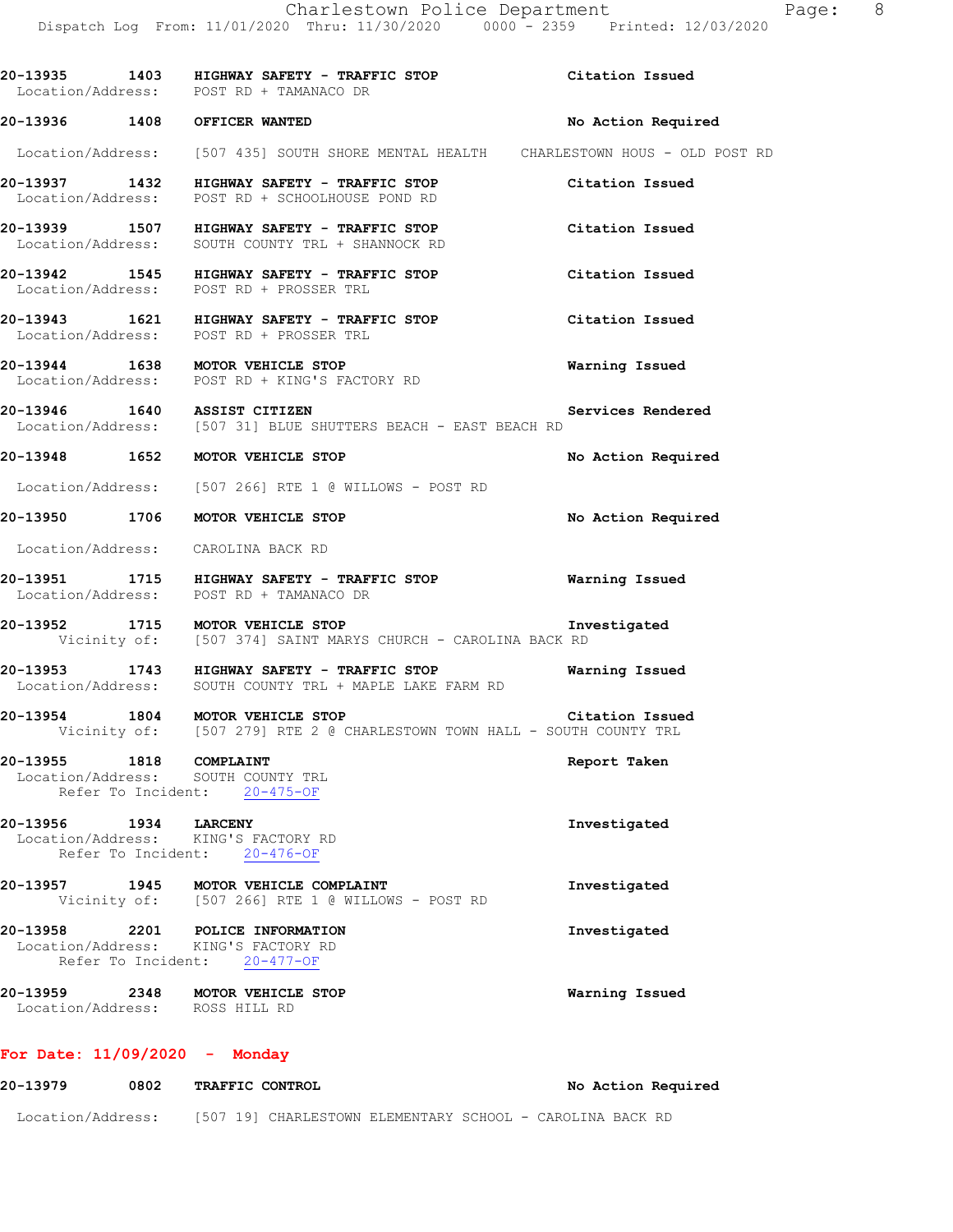|                              | Dispatch Log From: 11/01/2020 Thru: 11/30/2020 0000 - 2359 Printed: 12/03/2020                                            | Charlestown Police Department<br>9<br>Page:                                                           |
|------------------------------|---------------------------------------------------------------------------------------------------------------------------|-------------------------------------------------------------------------------------------------------|
|                              | 20-13982 0912 MISSING PERSON<br>Refer To Incident: 20-479-OF                                                              | Report Taken<br>Location/Address: [507 435] SOUTH SHORE MENTAL HEALTH  CHARLESTOWN HOUS - OLD POST RD |
| 20-13983 0913 LARCENY        | Location/Address: WEST CASTLE WAY<br>Refer To Incident: 20-478-OF                                                         | Report Taken                                                                                          |
|                              | 20-13985 1146 SERVE SUMMONS<br>Location/Address: PECKHAM HOLLOW RD                                                        | Services Rendered                                                                                     |
| Location/Address: AUBURN DR  | 20-13986 1221 ASSIST CITIZEN<br>Refer To Incident: 20-480-OF                                                              | Report Taken                                                                                          |
|                              | 20-13987 1337 FOLLOW-UP INVESTIGATION Services<br>Location/Address: [507 642] CHARLESTOWN POLICE DEPARTMENT - OLD POST RD | Services Rendered                                                                                     |
|                              | 20-13989 1517 ASSAULT<br>Location/Address: OLD CAROLINA BACK RD + CAROLINA BACK RD<br>Refer To Arrest: 20-158-AR          | Arrest(s) Made                                                                                        |
| Location/Address: COUNTRY DR | 20-13991 1648 OFFICER WANTED                                                                                              | Unfounded                                                                                             |
|                              | 20-13992 1653 POLICE TRANSPORT<br>Location/Address: [507 642] CHARLESTOWN POLICE DEPARTMENT - OLD POST RD                 | Services Rendered                                                                                     |
|                              | 20-13993 1712 MOTOR VEHICLE STOP<br>Location/Address: POST RD + KING'S FACTORY RD                                         | Warning Issued                                                                                        |
|                              | 20-13994 1714 SERVE SUMMONS<br>Location/Address: OLD SHANNOCK RD                                                          | Could Not Locate                                                                                      |
|                              | 20-13995 1714 ANIMAL COMPLAINT<br>Location/Address: MOHAWK TRL                                                            | Investigated                                                                                          |
|                              | 20-13996 1739 DISABLED MV<br>Location/Address: POST RD + SCHOOLHOUSE POND RD                                              | Services Rendered                                                                                     |
|                              | 20-13997 1743 ANIMAL COMPLAINT                                                                                            | Taken to Family/Guardian/Other                                                                        |
|                              | Location/Address: [507 648] ANDERSON ENTERPRISES - JONATHAN DR                                                            |                                                                                                       |
|                              | 20-13999 2119 ANIMAL COMPLAINT<br>Location/Address: COBLEIGH ST                                                           | Investigated                                                                                          |
|                              | For Date: $11/10/2020 - Tuesday$                                                                                          |                                                                                                       |
| 20-14004 0051                | MOTOR VEHICLE STOP<br>Location/Address: SOUTH COUNTY TRL + CAROLINA BACK RD                                               | Warning Issued                                                                                        |
|                              | 20-14005 0053 SUSPICIOUS ACTIVITY/VEHICLE                                                                                 | Building Checked/Secured                                                                              |
|                              | Location/Address: [507 37] CHARLESTOWN WINE AND SPIRITS - OLD POST RD                                                     |                                                                                                       |
|                              | 20-14007 0058 TRAFFIC CONTROL                                                                                             | No Action Required                                                                                    |
|                              | Location/Address: RICHMOND LINE - KING'S FACTORY RD                                                                       |                                                                                                       |
|                              | 20-14011 0112 POLICE INFORMATION                                                                                          | No Action Required                                                                                    |
|                              | Location/Address: [507 642] CHARLESTOWN POLICE DEPARTMENT - OLD POST RD                                                   |                                                                                                       |
| 20-14023 0748 VANDALISM      | Location/Address: CAROLINA BACK RD<br>Refer To Incident: 20-481-OF                                                        | Report Taken                                                                                          |
|                              | 20-14024 0826 ASSIST OTHER AGENCY<br>Location/Address: [507 19] CHARLESTOWN ELEMENTARY SCHOOL - CAROLINA BACK RD          | Services Rendered                                                                                     |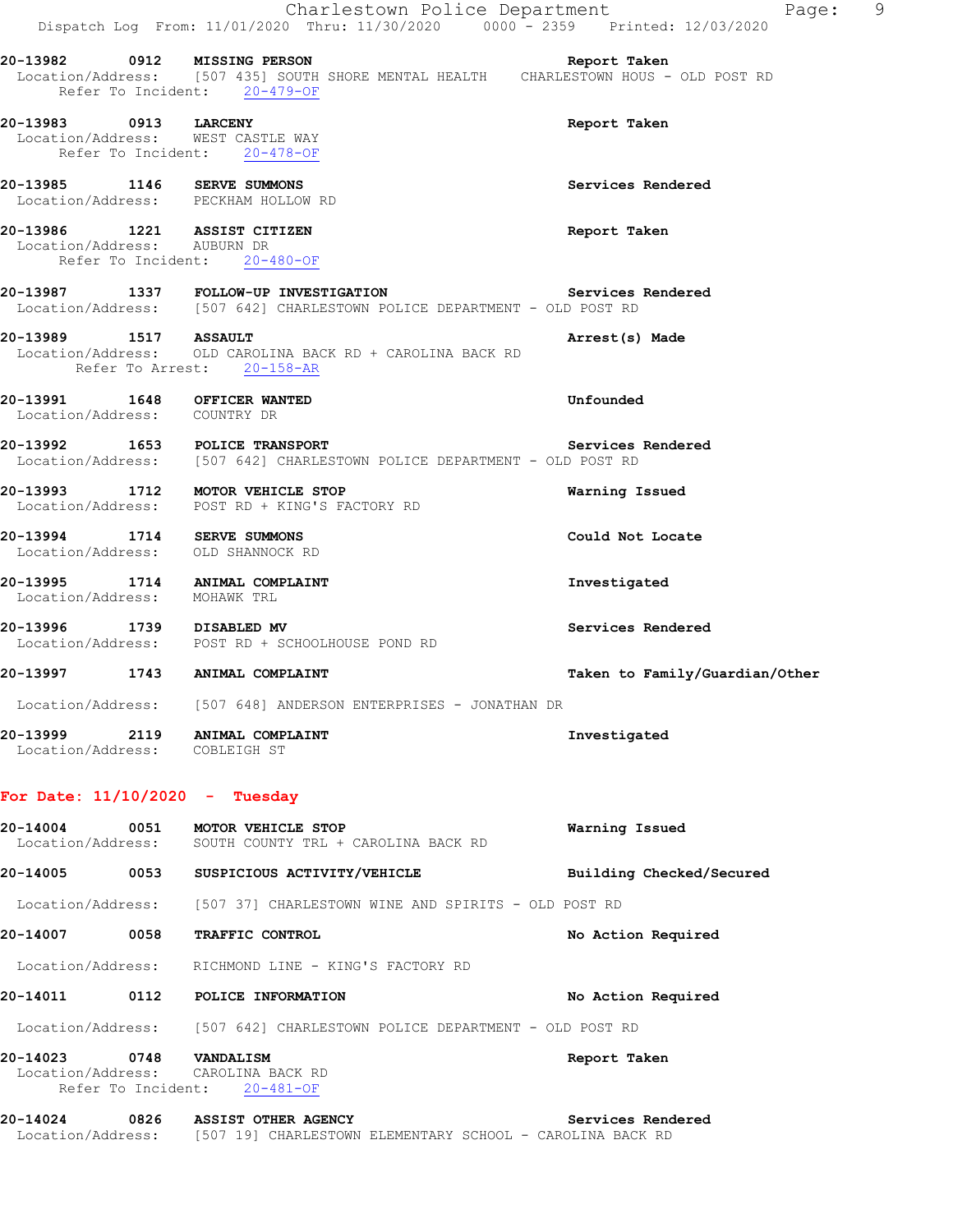|                                                                     | 20-14029 0855 MOTOR VEHICLE STOP<br>Location/Address: POST RD + SCHOOLHOUSE POND RD                                                          | Warning Issued          |
|---------------------------------------------------------------------|----------------------------------------------------------------------------------------------------------------------------------------------|-------------------------|
|                                                                     | 20-14030 0907 MOTOR VEHICLE STOP<br>Location/Address: POST RD + SCHOOLHOUSE POND RD                                                          | <b>Warning Issued</b>   |
|                                                                     | Location/Address: [507 19] CHARLESTOWN ELEMENTARY SCHOOL - CAROLINA BACK RD                                                                  |                         |
| 20-14033 1148 POLICE INFORMATION                                    | Location/Address: [507 19] CHARLESTOWN ELEMENTARY SCHOOL - CAROLINA BACK RD                                                                  | Services Rendered       |
| 20-14034 1222 MOTOR VEHICLE STOP                                    | <b>Example 21 Warning Issued</b><br>Location/Address: [507 303] RTE 1 @ SOUTH SHORE MENTAL HEALTH (MM 9.0) - POST RD                         |                         |
| 20-14035 1233 WELL BEING CHECK<br>Location/Address: BISCUIT CITY RD |                                                                                                                                              | Services Rendered       |
| 20-14036 1312 SERVE SUMMONS<br>Location/Address: OLD SHANNOCK RD    |                                                                                                                                              | Services Rendered       |
|                                                                     | 20-14037 1325 POLICE INFORMATION                                                                                                             | No Action Required      |
|                                                                     | Location/Address: [507 19] CHARLESTOWN ELEMENTARY SCHOOL - CAROLINA BACK RD                                                                  |                         |
|                                                                     | 20-14038 1358 MOTOR VEHICLE COMPLAINT                                                                                                        | Transported to Hospital |
|                                                                     | Location/Address: [507 856] OCEAN HOUSE MARINA (MAINTENANCE FACILITY) - OLD POST RD<br>Refer To Incident: 20-482-OF                          |                         |
|                                                                     | 20-14041 1652 ASSIST OTHER POLICE DEPT<br>Vicinity of: [507 356] MCGREWS BOATS INC - OLD POST RD                                             | Removed Hazard          |
|                                                                     | 20-14043 1917 FOUND/LOST PROPERTY<br>Location/Address: [507 642] CHARLESTOWN POLICE DEPARTMENT - OLD POST RD<br>Refer To Incident: 20-483-OF | Report Taken            |
|                                                                     | 20-14044 2016 MOTOR VEHICLE STOP<br>Location/Address: POST RD + TAMANACO DR                                                                  | Warning Issued          |
| Location/Address: BUCKEYE BROOK RD                                  | 20-14045 2242 FOLLOW-UP INVESTIGATION                                                                                                        | Services Rendered       |
|                                                                     | 20-14048 2355 MOTOR VEHICLE STOP<br>Location/Address: [507 269] RTE 1 @ DRIVING RANGE - POST RD                                              | Warning Issued          |
| 20-14049<br>2358<br>Location/Address:                               | SUSPICIOUS ACTIVITY/VEHICLE<br>[507 699] SHANNOCK RD                                                                                         | Investigated            |
| For Date: $11/11/2020 -$ Wednesday                                  |                                                                                                                                              |                         |
| 20-14053<br>0021<br>Vicinity of:                                    | SUSPICIOUS ACTIVITY/VEHICLE<br>BUCKEYE BROOK RD + STILL WATER RD                                                                             | Investigated            |

**20-14060 0059 ALARM, FIRE Investigated**  Location/Address: [507 527] SOUTH ARNOLDA RD

**20-14067 0532 OFFICER WANTED Arrest(s) Made**  Location/Address: SHUMANKANUC HILL RD Refer To Accident: 20-116-AC Refer To Arrest: 20-159-AR

**20-14068 0548 SUSPICIOUS ACTIVITY/VEHICLE No Action Required**  Location/Address: OLD COACH RD

**20-14069 0636 WELL BEING CHECK Services Rendered**  Vicinity of: [507 372] SOUTH SHORE MENTAL HEALTH - OLD POST RD Refer To Incident: 20-484-OF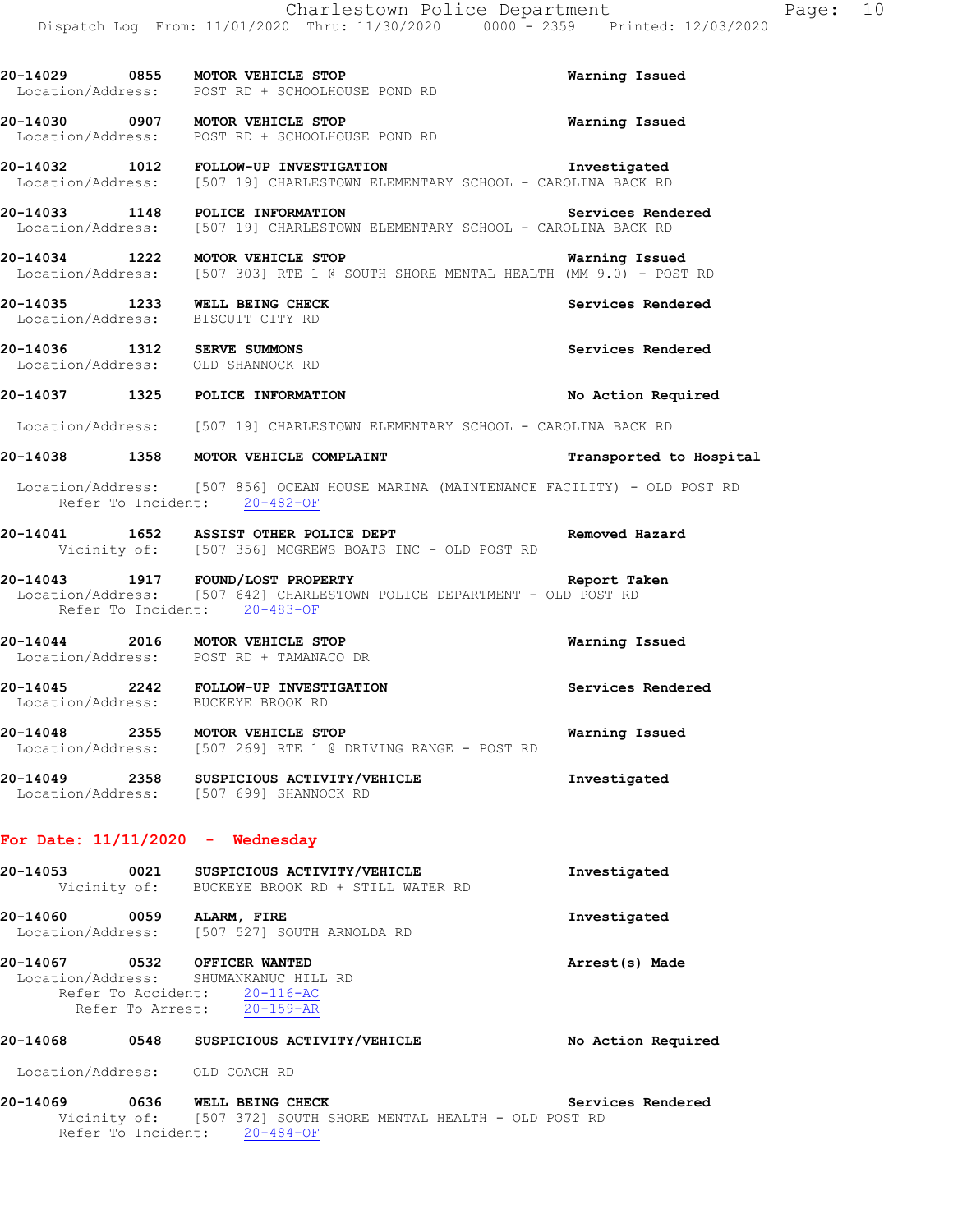**20-14070 0655 PSYCHOLOGICAL EMERGENCY Transported to Hospital**  Location/Address: [507 200] RTE 1 @ PACKAGE STORE - POST RD **20-14071 0738 ANIMAL COMPLAINT Services Rendered**  [507 910] MILE MARKER 5.6 - EAST BEACH RD **20-14073 0859 ANIMAL COMPLAINT**<br>Location/Address: [507 876] RICAN - ALTON CAROLINA RD [507 876] RICAN - ALTON CAROLINA RD **20-14074 0931 OFFICER WANTED No Action Required**  Location/Address: [507 303] RTE 1 @ SOUTH SHORE MENTAL HEALTH (MM 9.0) - POST RD **20-14075 1043 COMPLAINT Investigated**  Location/Address: OLD POST RD **20-14076 1545 MOTOR VEHICLE STOP Warning Issued**  Location/Address: POST RD + LAKESIDE DR **20-14077 1608 MOTOR VEHICLE STOP Warning Issued**  Location/Address: SOUTH COUNTY TRL + WIITALA DR **20-14080 2246 MOTOR VEHICLE STOP Warning Issued**  Location/Address: [507 364] CROTTY AND SONS AUTO BODY - SOUTH COUNTY TRL **For Date: 11/12/2020 - Thursday 20-14099 0602 SUSPICIOUS ACTIVITY/VEHICLE No Action Required**  Location/Address: OLD COACH RD **20-14100 0830 POLICE INFORMATION Services Rendered**  Location/Address: [507 19] CHARLESTOWN ELEMENTARY SCHOOL - CAROLINA BACK RD **20-14101 0902 MISSING PERSON Report Taken**  Location/Address: [507 435] SOUTH SHORE MENTAL HEALTH CHARLESTOWN HOUS - OLD POST RD Refer To Incident: 20-485-OF **20-14103 1148 WELL BEING CHECK Investigated**  Location/Address: ROSS HILL RD **20-14104 1320 ASSIST OTHER AGENCY Investigated**  Location/Address: [507 19] CHARLESTOWN ELEMENTARY SCHOOL - CAROLINA BACK RD **20-14108 2332 MOTOR VEHICLE STOP Warning Issued**  Location/Address: [507 374] SAINT MARYS CHURCH - CAROLINA BACK RD **20-14109 2342 MOTOR VEHICLE STOP Warning Issued**  Vicinity of: [507 19] CHARLESTOWN ELEMENTARY SCHOOL - CAROLINA BACK RD **For Date: 11/13/2020 - Friday 20-14115 0042 MOTOR VEHICLE STOP Warning Issued**<br>Location/Address: [507 261] RTE 1 @ STATE GARAGE (MILE MARKER 9.6) - POST RD [507 261] RTE 1 @ STATE GARAGE (MILE MARKER 9.6) - POST RD **20-14124 0053 DISABLED MV No Action Required**  Vicinity of: [507 410] POST RD + NARROW LN **20-14128 0509 BURGLARY (B & E) Investigated**  Location/Address: [507 657] COUNTRY FOOD MART, LLC - SOUTH COUNTY TRL Refer To Arrest: 20-162-AR Refer To Incident: 20-486-OF **20-14129 0820 ASSIST OTHER TOWN DEPT Report Taken** 

Location/Address: [507 1] CHARLESTOWN TOWN HALL - SOUTH COUNTY TRL Refer To Incident: 20-487-OF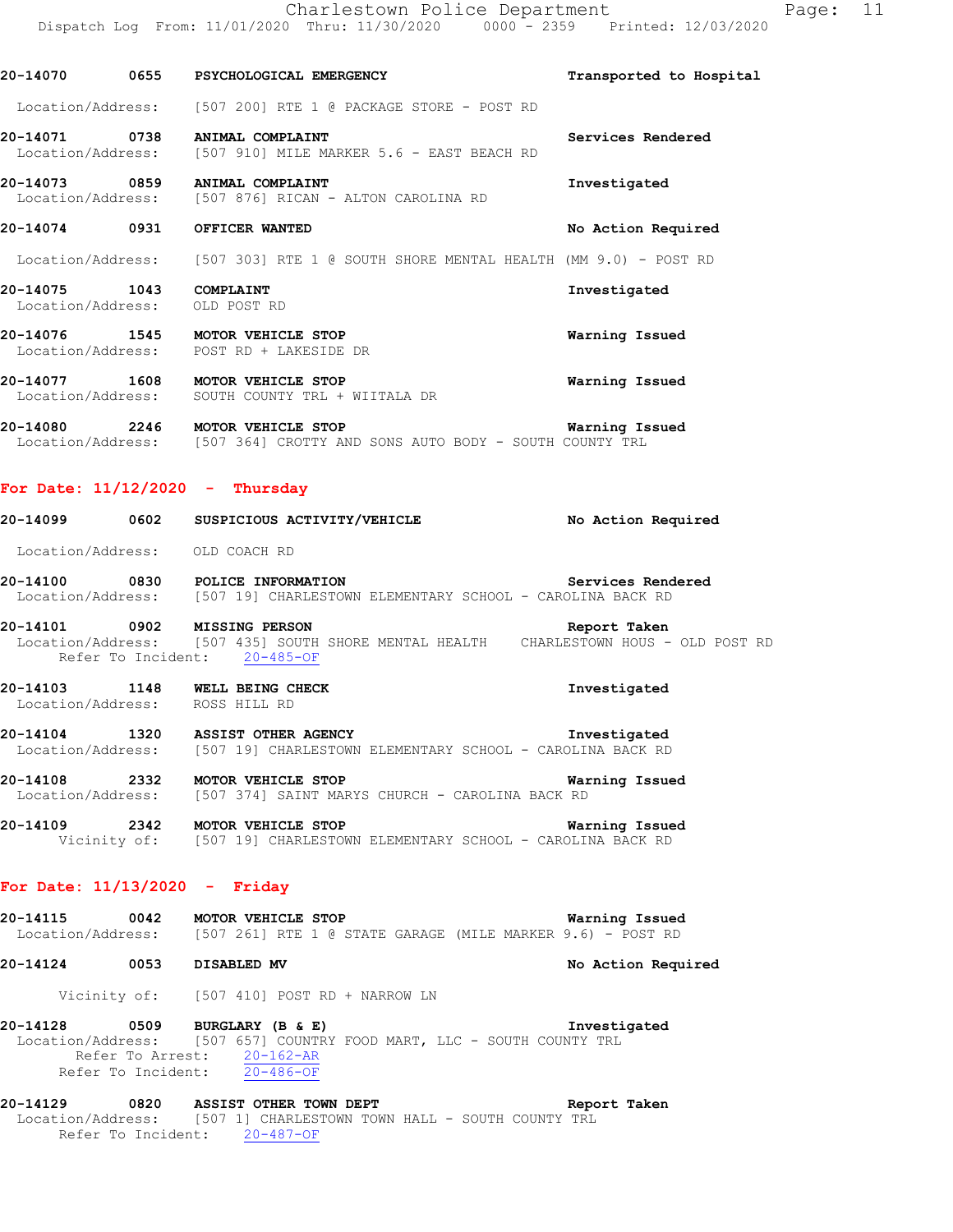|                                | Charlestown Police Department                                                                                                                                  |                          |
|--------------------------------|----------------------------------------------------------------------------------------------------------------------------------------------------------------|--------------------------|
|                                | Dispatch Log From: 11/01/2020 Thru: 11/30/2020 0000 <sup>-</sup> 2359 Printed: 12/03/2020                                                                      |                          |
|                                | 20-14130 0959 FOLLOW-UP INVESTIGATION                                                                                                                          | No Action Required       |
|                                | Location/Address: [507 26] CHARLESTOWN BREACHWAY - CHARLESTOWN BEACH RD                                                                                        |                          |
|                                | 20-14132 1021 ASSIST OTHER AGENCY<br>Services Rendered<br>Location/Address: [507 642] CHARLESTOWN POLICE DEPARTMENT - OLD POST RD                              |                          |
|                                | 20-14134 1422 SUSPICIOUS ACTIVITY/VEHICLE<br>Location/Address: [507 854] WINDSWEPT INN - PROSSER TRL                                                           | Investigated             |
| Location/Address: ROSS HILL RD | 20-14136 1510 EMBEZZELMENT/FRAUD/FORGERY<br>Refer To Incident: 20-488-OF                                                                                       | Report Taken             |
|                                | 20-14137 1510 WELL BEING CHECK COMMUNITY ACTION - SOUTH COUNTY TRL Vicinity of: [507 451] SOUTH COUNTY COMMUNITY ACTION - SOUTH COUNTY TRL                     | Could Not Locate         |
|                                | 20-14138   1601   MVA - Minor   Services Rende<br>Location/Address: [507 261] RTE 1 @ STATE GARAGE (MILE MARKER 9.6) - POST RD<br>Refer To Accident: 20-117-AC | Services Rendered        |
| Location/Address: OLD RD       | 20-14139 1723 TRESPASSING<br>Refer To Incident: 20-489-OF                                                                                                      | Investigated             |
|                                | 20-14140 1731 ALARM, BURGLAR<br>Location/Address: [507 538] EAST BEACH RD                                                                                      | False Alarm              |
|                                | 20-14141 2025 ALARM, BURGLAR                                                                                                                                   | Building Checked/Secured |
|                                | Location/Address: [507 12] CAROLINA POST OFFICE - ALTON CAROLINA RD                                                                                            |                          |
|                                | 20-14145 2310 MOTOR VEHICLE STOP<br>Location/Address: [507 362] RTE 2 @ SUNOCO - SOUTH COUNTY TRL                                                              | Warning Issued           |
| 20-14146 2312 ALARM, FIRE      | Location/Address: SOUTH ARNOLDA RD                                                                                                                             | <b>False Alarm</b>       |
|                                | 20-14147 2329 ASSIST OTHER POLICE DEPT Services Rendered<br>Location/Address: [507 276] RTE 2 @ RICHMOND LINE - SOUTH COUNTY TRL                               |                          |
|                                | For Date: $11/14/2020 -$ Saturday                                                                                                                              |                          |
|                                | 20-14149 0009 SUSPICIOUS ACTIVITY/VEHICLE<br>Location/Address: [507 28] SIMPLE PEASURES - SOUTH COUNTY TRL                                                     | Investigated             |
|                                | 20-14150 0014 MOTOR VEHICLE STOP<br>Location/Address: [507 269] RTE 1 @ DRIVING RANGE - POST RD                                                                | Warning Issued           |
|                                | 20-14152 0056 SUSPICIOUS ACTIVITY/VEHICLE<br>Location/Address: [507 215] SAINT ANDREW LUTHERAN CHURCH - EAST BEACH RD                                          | Investigated             |
|                                | 20-14154 0118 SUSPICIOUS ACTIVITY/VEHICLE<br>Vicinity of: PARADISE LN                                                                                          | Investigated             |
|                                | 20-14162 0230 MOTOR VEHICLE STOP<br>Vicinity of: EAST BEACH RD                                                                                                 | Warning Issued           |
|                                | 20-14166 1252 ANIMAL COMPLAINT<br>Location/Address: [507 868] MICHAEL'S GARAGE - POST RD<br>Refer To Incident: 20-491-OF                                       | Report Taken             |
|                                |                                                                                                                                                                |                          |

**20-14169 1328 EMBEZZELMENT/FRAUD/FORGERY Investigated**  Location/Address: MURATORE LN Refer To Incident: 20-492-OF

**20-14170 1537 ALARM, BURGLAR False Alarm**  Location/Address: DEBBY LN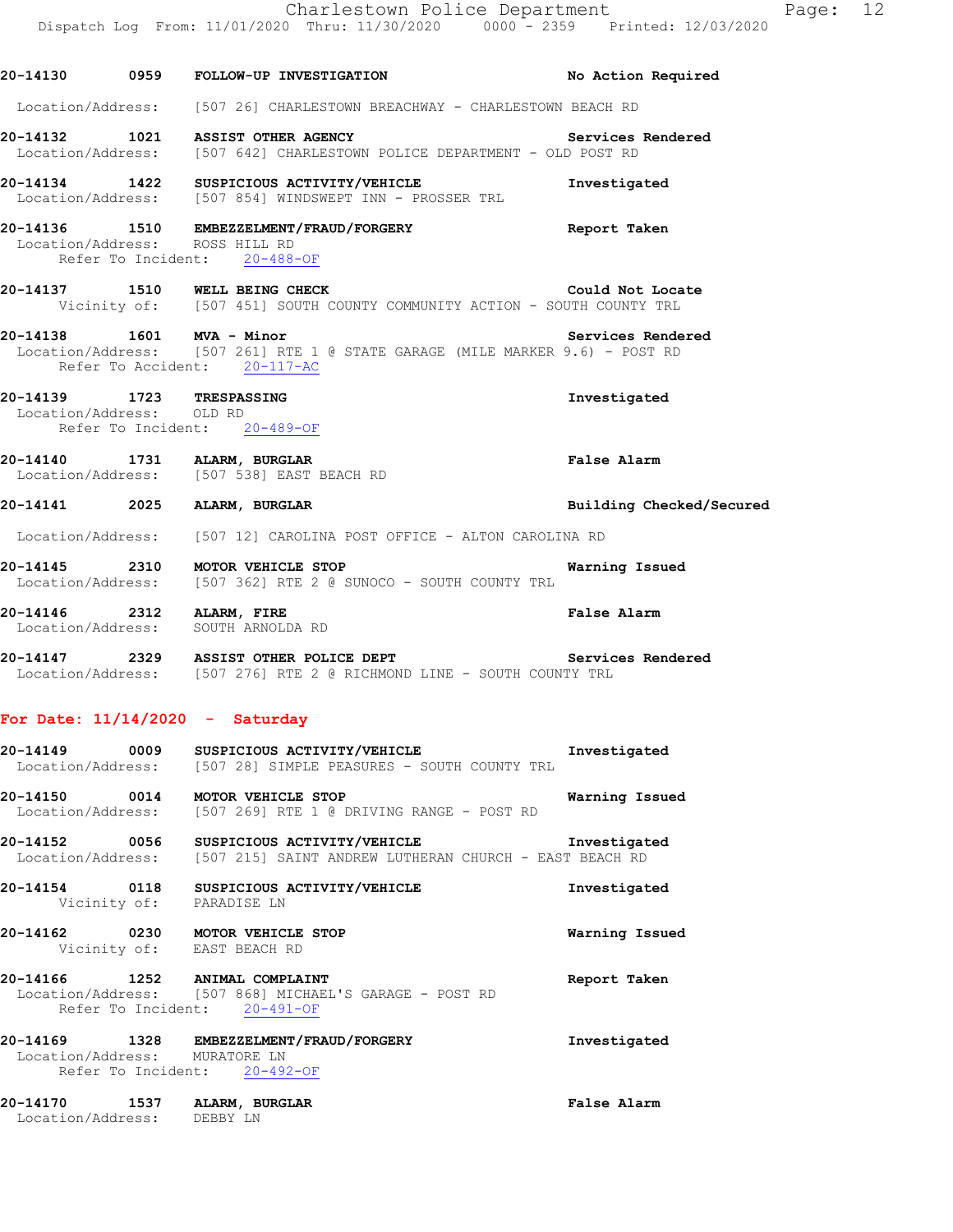|                                                                        | Charlestown Police Department<br>Dispatch Log From: 11/01/2020 Thru: 11/30/2020 0000 - 2359 Printed: 12/03/2020                      |                |
|------------------------------------------------------------------------|--------------------------------------------------------------------------------------------------------------------------------------|----------------|
|                                                                        | 20-14171 1558 FOLLOW-UP INVESTIGATION<br>Location/Address: [507 657] COUNTRY FOOD MART, LLC - SOUTH COUNTY TRL                       | Investigated   |
| 20-14174 1720 MOTOR VEHICLE STOP                                       | Location/Address: [507 410] DUNKIN DONUTS - OLD POST RD                                                                              | Warning Issued |
| 20-14177 1808 DISABLED MV                                              | Location/Address: SOUTH COUNTY TRL + LAURI DR                                                                                        | Investigated   |
|                                                                        | 20-14180 1816 SUSPICIOUS ACTIVITY/VEHICLE<br>Location/Address: BUCKEYE BROOK RD + SHUMANKANUC HILL RD                                | Investigated   |
|                                                                        | 20-14182 1850 ROAD HAZARD/OBSTRUCTION NET Removed Hazard<br>Location/Address: [507 274] RTE 1 @ HENRY'S FRUIT STAND - POST RD        |                |
| 20-14184 2013 OFFICER WANTED<br>Location/Address: CHARLESTOWN BEACH RD |                                                                                                                                      | Investigated   |
|                                                                        | 20-14185 2019 SUSPICIOUS ACTIVITY/VEHICLE The Investigated<br>Location/Address: [507 608] NINIGRET PARK - BIKE GARAGE/SHED - PARK LN |                |
| 20-14188 2145 OFFICER WANTED<br>Location/Address: CHARLESTOWN BEACH RD |                                                                                                                                      | Investigated   |

**20-14189 2244 OFFICER WANTED Investigated**  Location/Address: [507 201] KENYON INDUSTRIES - SHERMAN AVE

**20-14194 2353 SUSPICIOUS ACTIVITY/VEHICLE Investigated**  Location/Address: [507 20] NINIGRET PARK - PARK LN

## **For Date: 11/15/2020 - Sunday**

|                   | 20-14207 0339 ALARM, BURGLAR                                                                                                                | Building Checked/Secured      |
|-------------------|---------------------------------------------------------------------------------------------------------------------------------------------|-------------------------------|
|                   | Location/Address: KENDALL CT                                                                                                                |                               |
|                   | 20-14211 1210 POLICE INFORMATION<br>Location/Address: [507 642] CHARLESTOWN POLICE DEPARTMENT - OLD POST RD<br>Refer To Incident: 20-493-OF | Investigated                  |
|                   | 20-14212 1220 DISABLED MV<br>Location/Address: POST RD + ROSS HILL RD                                                                       | Services Rendered             |
|                   | 20-14213 1308 ALARM, BURGLAR<br>Location/Address: SANCTUARY RD                                                                              | Investigated                  |
|                   | 20-14215 1353 POLICE INFORMATION<br>Location/Address: HORSESHOE FALLS - SHANNOCK RD                                                         | Investigated                  |
|                   | 20-14221 1650 ASSIST OTHER POLICE DEPT<br>Location/Address: ALTON CAROLINA RD + CAROLINA BACK RD                                            | Investigated                  |
|                   | 20-14222 2250 ALARM, BURGLAR                                                                                                                | Building Checked/Secured      |
|                   | Location/Address: SHADY HARBOR DR                                                                                                           |                               |
|                   | 20-14223 2303 ROAD HAZARD/OBSTRUCTION<br>Vicinity of: ROSS HILL RD                                                                          | Removed Hazard                |
|                   | 20-14224 2314 ROAD HAZARD/OBSTRUCTION<br>Location/Address: BUCKEYE BROOK RD                                                                 | Services Rendered             |
|                   | 20-14225 2328 MVA - W/Injury/Fluid/Hazard                                                                                                   | Transported to Hospital       |
|                   | Vicinity of: BUCKEYE BROOK RD<br>Refer To Accident: 20-118-AC                                                                               |                               |
|                   | 20-14226 2333 ROAD HAZARD/OBSTRUCTION                                                                                                       | Taken/Refered to Other Agency |
| Location/Address: | KLONDIKE RD                                                                                                                                 |                               |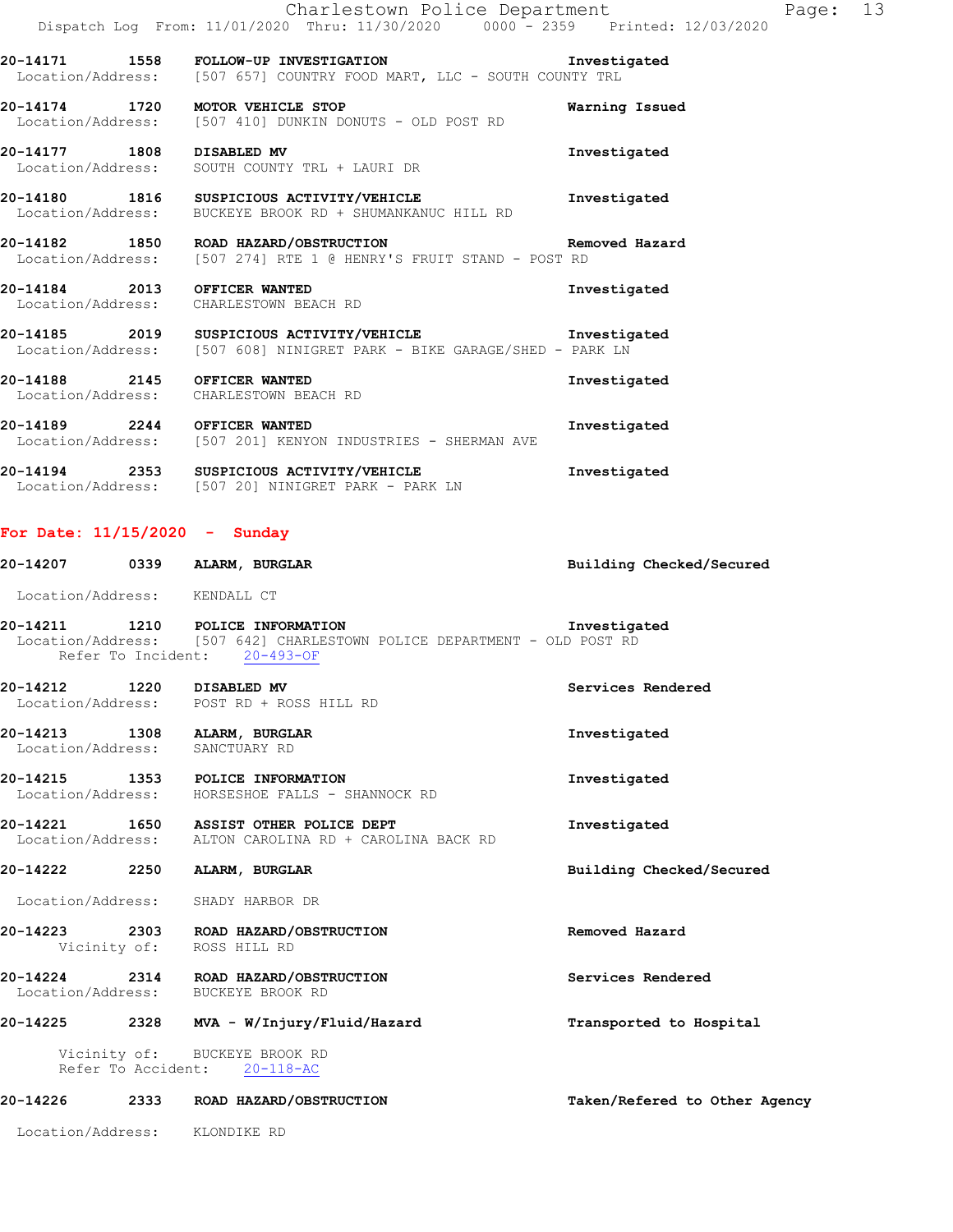|  | For Date: 11/16/2020 |  |  |  | Monday |
|--|----------------------|--|--|--|--------|
|--|----------------------|--|--|--|--------|

|                           | 20-14229 0312 SUSPICIOUS ACTIVITY/VEHICLE                                                                                                       | No Action Required      |
|---------------------------|-------------------------------------------------------------------------------------------------------------------------------------------------|-------------------------|
|                           | Location/Address: [507 88] EAST WEST MARKET - POST RD                                                                                           |                         |
| 20-14233 0602             | TRAFFIC CONTROL                                                                                                                                 | No Action Required      |
|                           | Location/Address: OLD COACH RD                                                                                                                  |                         |
| Location/Address: POST RD | 20-14236 0830 SUSPICIOUS ACTIVITY/VEHICLE                                                                                                       | Investigated            |
|                           | 20-14238 1109 OFFICER WANTED<br>Location/Address: SOUTH COUNTY TRL                                                                              | Investigated            |
|                           | 20-14241 1355 PSYCHOLOGICAL EMERGENCY                                                                                                           | Transported to Hospital |
|                           | Location/Address: FORT NINIGRET RD                                                                                                              |                         |
|                           | 20-14240 1357 OFFICER WANTED<br>Location/Address: FORT NINIGRET RD<br>Refer To Incident: 20-494-OF<br>Refer To Incident: $\overline{20-495-OF}$ | Services Rendered       |
|                           | 20-14242 1519 MVA - W/Injury/Fluid/Hazard                                                                                                       | Transported to Hospital |
|                           | Location/Address: OLD POST RD + NARROW LN<br>Refer To Accident: 20-119-AC                                                                       |                         |
|                           | 20-14243 1637 FOLLOW-UP INVESTIGATION<br>Location/Address: INDIAN CEDAR DR                                                                      | Services Rendered       |
| Location/Address: OLD RD  | 20-14244 1841 JUVENILE OFFENSES<br>Refer To Incident: 20-496-OF                                                                                 | Report Taken            |
|                           | 20-14245 2048 FOLLOW-UP INVESTIGATION<br>Location/Address: INDIAN CEDAR DR                                                                      | Services Rendered       |

## **For Date: 11/17/2020 - Tuesday**

|                              | 20-14261 0552 POLICE INFORMATION                                                                             | No Action Required      |
|------------------------------|--------------------------------------------------------------------------------------------------------------|-------------------------|
|                              | Location/Address: [507 642] CHARLESTOWN POLICE DEPARTMENT - OLD POST RD                                      |                         |
|                              | 20-14263 0815 TRAFFIC CONTROL<br>Location/Address: [507 19] CHARLESTOWN ELEMENTARY SCHOOL - CAROLINA BACK RD | Services Rendered       |
|                              | 20-14267 1049 ASSIST OTHER AGENCY<br>Location/Address: [507 642] CHARLESTOWN POLICE DEPARTMENT - OLD POST RD | Services Rendered       |
| 20-14268 1059 FIRE, OTHER    | Location/Address: CLEARVIEW RD                                                                               | False Alarm             |
| 20-14269 1112 MVA - Minor    | Location/Address: [507 642] CHARLESTOWN POLICE DEPARTMENT - OLD POST RD<br>Refer To Accident: 20-120-AC      | Report Taken            |
|                              | 20-14270 1235 PSYCHOLOGICAL EMERGENCY                                                                        | Transported to Hospital |
| Location/Address: WHIPPLE DR |                                                                                                              |                         |
|                              | 20-14271 1255 WELL BEING CHECK<br>Location/Address: RAM ISLAND RD                                            | Services Rendered       |
|                              | 20-14272 1336 FOLLOW-UP INVESTIGATION<br>Location/Address: OLD POST RD + NARROW LN                           | Investigated            |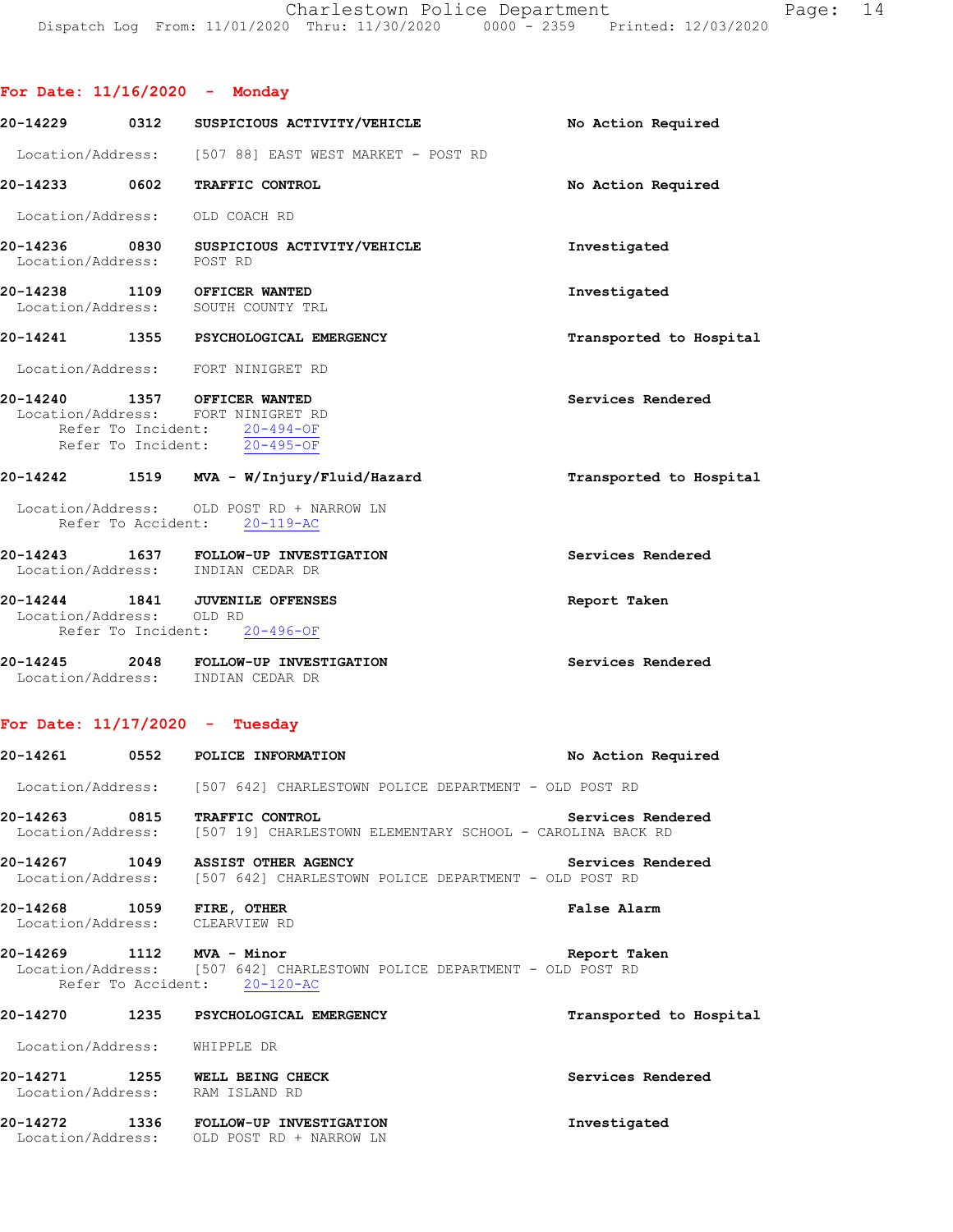Location/Address: [507 274] RTE 1 @ HENRY'S FRUIT STAND - POST RD **20-14275 1544 WELL BEING CHECK Services Rendered**  Location/Address: BRETON DR

**20-14276 1604 MOTOR VEHICLE COMPLAINT Could Not Locate**  Location/Address: [507 271] RTE 1 @ MICHAEL'S - POST RD

**20-14277 1620 SUSPICIOUS ACTIVITY/VEHICLE Unfounded**  Location/Address: [507 19] CHARLESTOWN ELEMENTARY SCHOOL - CAROLINA BACK RD

**20-14278 1633 MOTOR VEHICLE STOP Warning Issued**  Location/Address: SHANNOCK RD + COLUMBIA HEIGHTS RD

**20-14280 1653 SUSPICIOUS ACTIVITY/VEHICLE Services Rendered**  Location/Address: OLD POST RD + OAK RIDGE RD

**20-14281 1929 MOTOR VEHICLE STOP Warning Issued**  Location/Address: POST RD + KING'S FACTORY RD

**20-14282 1938 SUSPICIOUS ACTIVITY/VEHICLE Services Rendered**  Location/Address: POST RD + KING'S FACTORY RD

**20-14284 2027 MOTOR VEHICLE STOP Warning Issued**  Location/Address: [507 924] MILE MARKER 10.6 - NARROW LN

#### **For Date: 11/18/2020 - Wednesday**

| 20-14288                        | 0117 | BURGLARY (B & E) |           |  | Investigated |
|---------------------------------|------|------------------|-----------|--|--------------|
| Location/Address: SCAPA FLOW RD |      |                  |           |  |              |
| Refer To Incident:              |      |                  | 20-497-OF |  |              |

**20-14296 0817 TRAFFIC CONTROL Services Rendered**  Location/Address: [507 19] CHARLESTOWN ELEMENTARY SCHOOL - CAROLINA BACK RD

**20-14299 1537 MOTOR VEHICLE STOP Warning Issued**  Location/Address: POST RD + SCHOOLHOUSE POND RD

**20-14300 1600 MOTOR VEHICLE STOP Report Taken**  Location/Address: [507 321] CHARLESTOWN BEACH BOAT LAUNCH - CHARLESTOWN BEACH RD Refer To Incident: 20-498-OF

**20-14302 1737 FIRE, OTHER Investigated**  Vicinity of: [507 934] CARPENTERS LANDSCAPE/ CONSTRUCTION INC - SOUTH COUNTY TRL

**20-14303 1808 ASSIST OTHER POLICE DEPT Report Taken**  Vicinity of: [507 291] RTE 216 @ WESTERLY LINE - ROSS HILL RD Refer To Incident: 20-499-OF

**20-14304 1935 MOTOR VEHICLE STOP No Action Required**  Vicinity of: [507 258] RTE 1 @ SOUTH KINGSTOWN LINE (MM 11.4) - POST RD

**20-14306 2147 WELL BEING CHECK Investigated**  Location/Address: [507 420] ARNOLDA ROUND RD

**20-14307 2302 SUSPICIOUS ACTIVITY/VEHICLE Taken to Family/Guardian/Other**

Location/Address: BURNHAM ST

**20-14308 2317 ALARM, BURGLAR Building Checked/Secured** 

Location/Address: [507 45] RIPPY'S LIQUOR MART - SOUTH COUNTY TRL

```
For Date: 11/19/2020 - Thursday
```
**20-14325 0213 POLICE INFORMATION Services Rendered**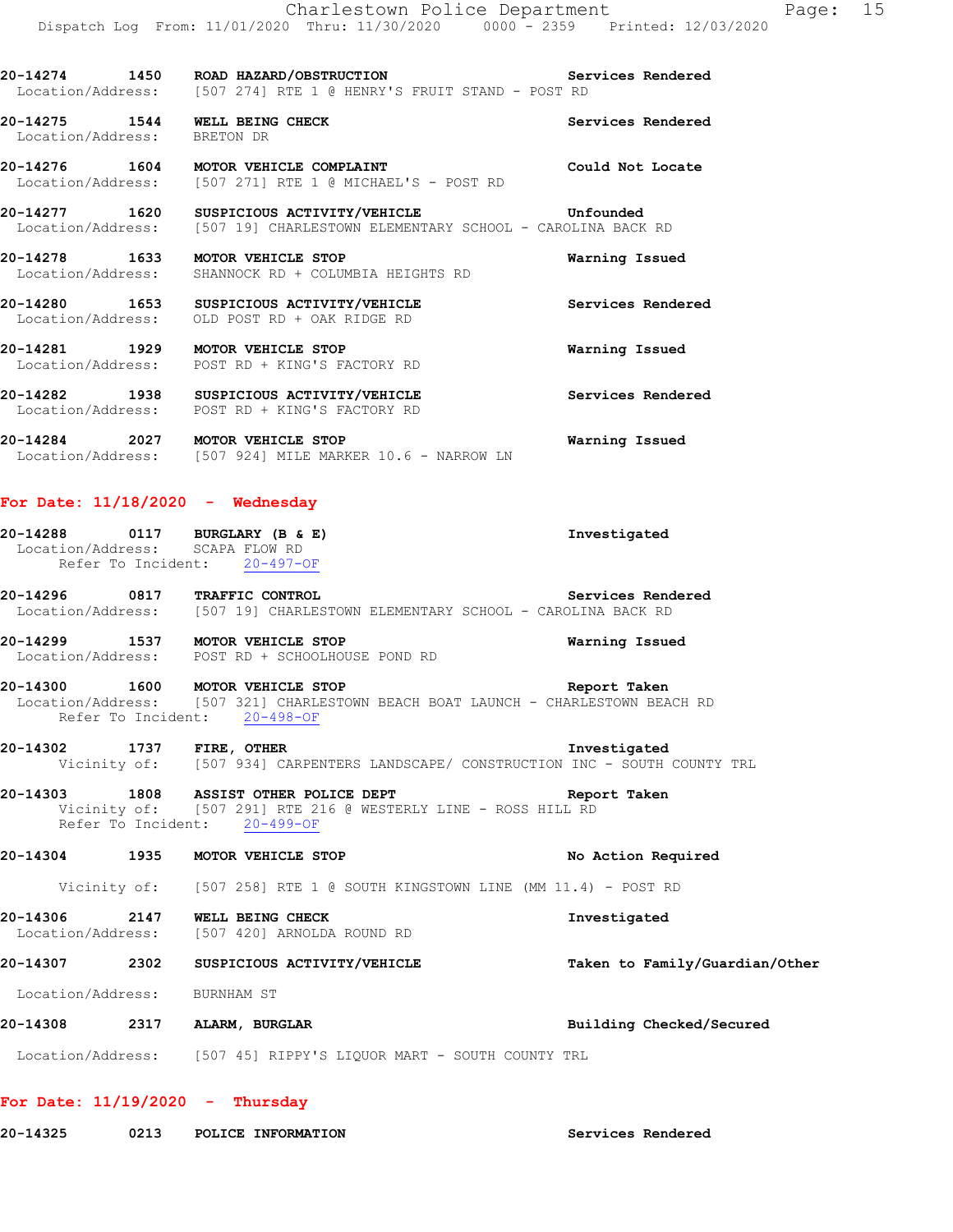|                                                                                              | Charlestown Police Department                                                         |                   | Page: 16 |  |
|----------------------------------------------------------------------------------------------|---------------------------------------------------------------------------------------|-------------------|----------|--|
|                                                                                              | Dispatch Log From: 11/01/2020 Thru: 11/30/2020 0000 - 2359 Printed: 12/03/2020        |                   |          |  |
|                                                                                              | Location/Address: [507 642] CHARLESTOWN POLICE DEPARTMENT - OLD POST RD               |                   |          |  |
| Location/Address: KINGSLAND CT                                                               | 20-14329 1311 ASSIST OTHER POLICE DEPT                                                | Services Rendered |          |  |
| 20-14330 1410 ALARM, FIRE                                                                    | Location/Address: [507 783] LARLHAM LANDSCAPE CONSTRUCTION CO INC - OLD POST RD       | Investigated      |          |  |
| 20-14331 1452 FIRE, OTHER<br>Location/Address: THOMAS ST                                     |                                                                                       | Services Rendered |          |  |
| 20-14333 1709 MVA - Minor                                                                    | Location/Address: SOUTH COUNTY TRL + CAROLINA BACK RD<br>Refer To Accident: 20-121-AC | Report Taken      |          |  |
| 20-14334 1716 ASSIST OTHER AGENCY<br>Location/Address: THOMAS ST                             |                                                                                       | Services Rendered |          |  |
| 20-14335 1755 JUVENILE OFFENSES<br>Location/Address: OLD RD                                  |                                                                                       | Investigated      |          |  |
| 20-14336 1825 POLICE INFORMATION<br>Location/Address: BAY ST<br>Refer To Incident: 20-500-OF |                                                                                       | Investigated      |          |  |
| 20-14337 1902 POLICE INFORMATION                                                             | Location/Address: POST RD + WEST BEACH RD                                             | Investigated      |          |  |
|                                                                                              | 20-14338 1937 DISTURBANCE/Music/Noise                                                 | Peace Restored    |          |  |

Location/Address: BISCUIT CITY RD

# **20-14339 2030 PSYCHOLOGICAL EMERGENCY Transported to Hospital**  Location/Address: OLD POST RD Refer To Incident: 20-501-OF

## **20-14340 2128 SUSPICIOUS ACTIVITY/VEHICLE Investigated**  Location/Address: PROSSER TRL + SANCTUARY RD

| 20-14348          | 2341 | MOTOR VEHICLE STOP |  |  |  |                                                              | Warning Issued |  |
|-------------------|------|--------------------|--|--|--|--------------------------------------------------------------|----------------|--|
| Location/Address: |      |                    |  |  |  | $[507 263]$ RTE 1 @ TOURIST INFO (MILE MARKER 7.6) - POST RD |                |  |

## **For Date: 11/20/2020 - Friday**

| 20-14362<br>Location/Address: | 0609 | <b>TRAFFIC CONTROL</b><br>OLD POST RD + NARROW LN | Services Rendered       |
|-------------------------------|------|---------------------------------------------------|-------------------------|
| 20-14366<br>Location/Address: | 1123 | SERVE SUMMONS<br>SAND HILL RD                     | Services Rendered       |
| 20-14367                      | 1131 | PSYCHOLOGICAL EMERGENCY                           | Transported to Hospital |
| Location/Address:             |      | CRAIG ST                                          |                         |

- **20-14368 1742 MVA Minor Investigated**  Location/Address: [507 72] CUMBERLAND FARMS - OLD POST RD Refer To Accident: 20-122-AC
- **20-14369 1842 WELL BEING CHECK Services Rendered**  Location/Address: MAPLE LAKE FARM RD

## **For Date: 11/21/2020 - Saturday**

| 20-14375          | 0112 | ALARM, BURGLAR                              | Building Checked/Secured |
|-------------------|------|---------------------------------------------|--------------------------|
| Location/Address: |      | KENNEDY LN                                  |                          |
| 20-14376          | 0122 | ALARM, FIRE                                 | <b>False Alarm</b>       |
| Location/Address: |      | [507 373] CROSS MILLS LIBRARY - OLD POST RD |                          |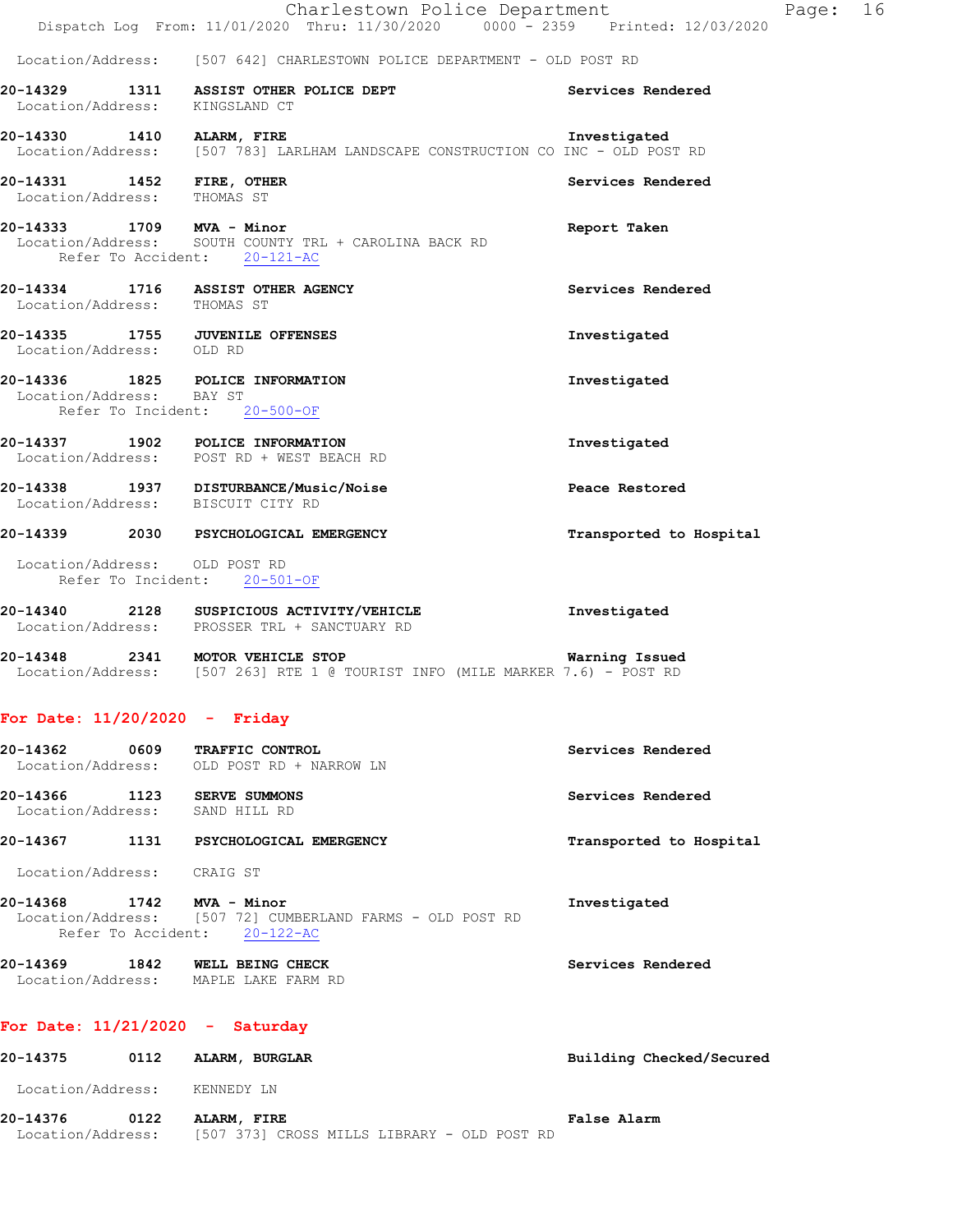| Location/Address: BISCUIT CITY RD                                                                 | 20-14380 0843 FOLLOW-UP INVESTIGATION                                                     | Services Rendered        |
|---------------------------------------------------------------------------------------------------|-------------------------------------------------------------------------------------------|--------------------------|
| 20-14381 0903 WELL BEING CHECK<br>Location/Address: MONTAUK RD                                    |                                                                                           | Services Rendered        |
| 20-14384 1202 POLICE INFORMATION<br>Location/Address: TOADSTOOL KNL                               | Refer To Incident: 20-502-OF                                                              | Investigated             |
| Location/Address: OLD MILL RD                                                                     | 20-14385 1237 SUSPICIOUS ACTIVITY/VEHICLE                                                 | Investigated             |
|                                                                                                   | 20-14386 1507 MOTOR VEHICLE STOP<br>Location/Address: [507 266] RTE 1 @ WILLOWS - POST RD | Warning Issued           |
| 20-14388 1519 MOTOR VEHICLE STOP                                                                  | Location/Address: [507 910] MILE MARKER 5.6 - EAST BEACH RD                               | Warning Issued           |
| 20-14391 1626 THREATS<br>Location/Address: ROSS HILL RD<br>Refer To Incident: 20-503-OF           |                                                                                           | Report Taken             |
| 20-14392 1630 OFFICER WANTED<br>Location/Address: BOTKA WOODS DR                                  |                                                                                           | Investigated             |
| 20-14393 1749 ALARM, BURGLAR                                                                      |                                                                                           | Building Checked/Secured |
|                                                                                                   | Location/Address: [507 678] SANDPIPER LN                                                  |                          |
| 20-14394 1754 VANDALISM<br>Location/Address: CHARLESTOWN BEACH RD<br>Refer To Incident: 20-504-OF |                                                                                           | Report Taken             |
| 20-14395 1850 ALARM, BURGLAR                                                                      |                                                                                           | Building Checked/Secured |
| Location/Address: TRAYMORE ST                                                                     |                                                                                           |                          |

**20-14396 1904 SUSPICIOUS ACTIVITY/VEHICLE Investigated**  Location/Address: [507 373] CROSS MILLS LIBRARY - OLD POST RD

**20-14397 1912 MOTOR VEHICLE STOP Warning Issued**  Location/Address: [507 100] RTE 1 @ FIORES (MILE MARKER 8.0) - POST RD **20-14399 2201 SUSPICIOUS ACTIVITY/VEHICLE Could Not Locate**  Location/Address: HIDDEN MEADOWS DR

#### **For Date: 11/22/2020 - Sunday**

**20-14414 0125 ASSIST OTHER POLICE DEPT Services Rendered**  Location/Address: [507 258] RTE 1 @ SOUTH KINGSTOWN LINE (MM 11.4) - POST RD

**20-14416 0329 ALARM, BURGLAR Building Checked/Secured**  Location/Address: KENNEDY LN **20-14417 0603 ALARM, BURGLAR False Alarm**  Location/Address: [507 45] RIPPY'S LIQUOR MART - SOUTH COUNTY TRL **20-14423 1514 ANNOYING PHONE CALLS Report Taken** 

# Location/Address: ROSS HILL RD Refer To Arrest: 20-160-AR Refer To Incident: 20-503-OF

**20-14438 2250 ALARM, BURGLAR Building Checked/Secured**  Location/Address: [507 417] STARRETT DR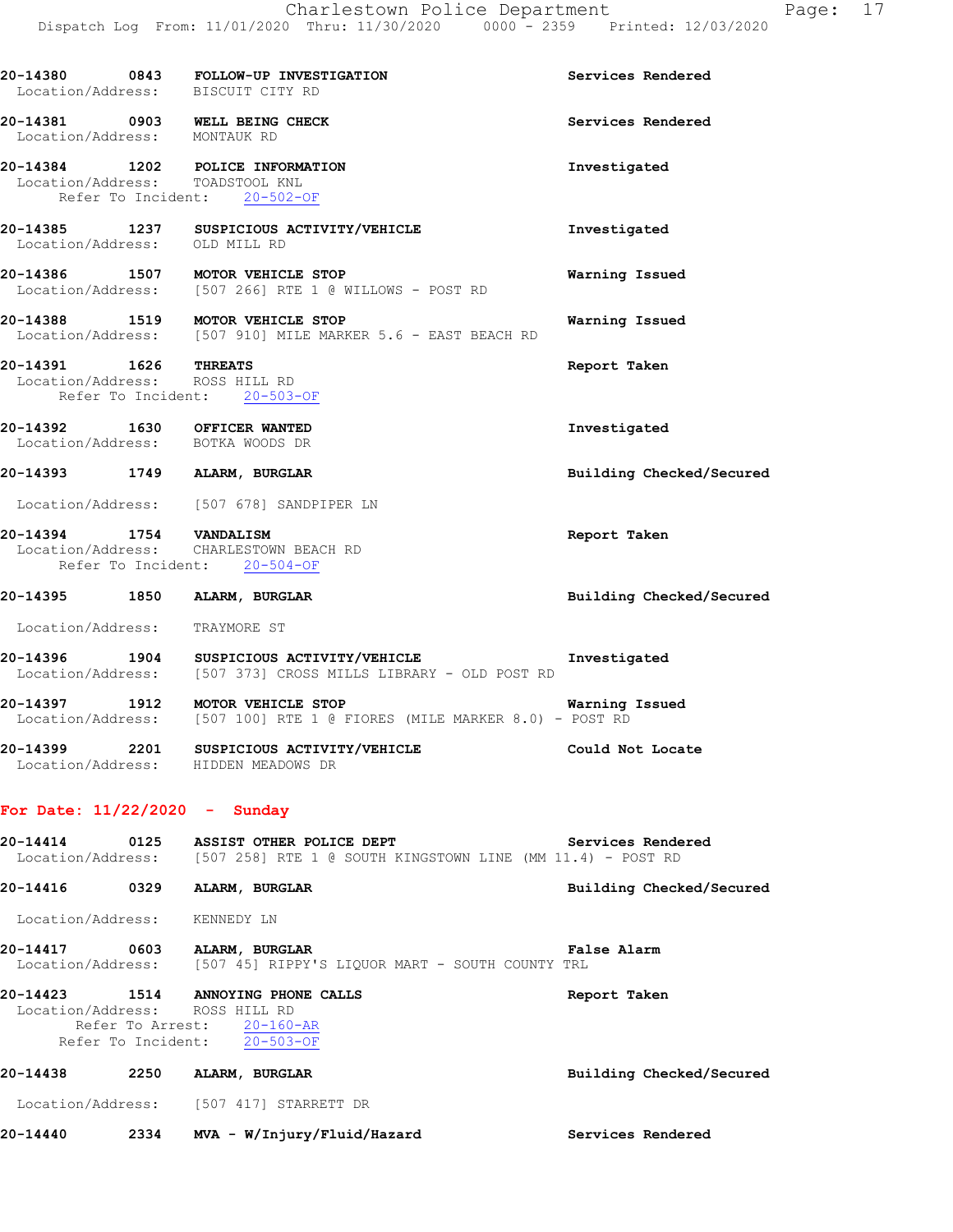Vicinity of: POST RD + FALCONE LN Refer To Accident: 20-123-AC

## **For Date: 11/23/2020 - Monday**

| Location/Address: POWAGET AVE    | 20-14442 0112 ASSIST OTHER AGENCY                                                                                                        | Services Rendered        |
|----------------------------------|------------------------------------------------------------------------------------------------------------------------------------------|--------------------------|
| Location/Address: CHARLES AVE    | 20-14453 0507 ALARM, BURGLAR                                                                                                             | <b>False Alarm</b>       |
|                                  | 20-14458 0855 ALARM, BURGLAR<br>Location/Address: [507 83] MEADOW BROOK INN - CAROLINA BACK RD                                           | Investigated             |
|                                  | 20-14459 0910 OFFICER WANTED<br>Location/Address: CEDAR SWAMP PATH                                                                       | Unfounded                |
|                                  | 20-14461 0936 ROAD HAZARD/OBSTRUCTION<br>Location/Address: [507 269] RTE 1 @ DRIVING RANGE - POST RD                                     | Removed Hazard           |
|                                  | 20-14464 1452 ANIMAL COMPLAINT<br>Location/Address: [507 275] RTE 1 @ WESTERLY LINE - POST RD                                            | Unfounded                |
|                                  | 20-14465 1519 ASSIST OTHER TOWN DEPT<br>Location/Address: NEW BISCUIT CITY RD + SOUTH COUNTY TRL                                         | Services Rendered        |
|                                  | 20-14466 1534 ASSIST CITIZEN<br>Location/Address: [507 364] CROTTY AND SONS AUTO BODY - SOUTH COUNTY TRL<br>Refer To Incident: 20-507-OF | Report Taken             |
|                                  | 20-14468 1546 MOTOR VEHICLE STOP                                                                                                         | No Action Required       |
|                                  | Location/Address: [507 924] MILE MARKER 10.6 - NARROW LN                                                                                 |                          |
|                                  | 20-14470 1741 ASSIST CITIZEN<br>Location/Address: [507 72] CUMBERLAND FARMS - OLD POST RD                                                | Services Rendered        |
| 20-14471 1830 ALARM, FIRE        | Location/Address: COLUMBIA HEIGHTS OVAL                                                                                                  | False Alarm              |
|                                  | 20-14472 1908 ALARM, BURGLAR                                                                                                             | Building Checked/Secured |
|                                  | Location/Address: [507 481] SURFSIDE AVE                                                                                                 |                          |
|                                  | 20-14473 2022 DOMESTIC/Assault/Diso/Other<br>Location/Address: [507 222] SEAVIEW MOTOR COURT - OLD POST RD                               | Peace Restored           |
| 20-14475 2332 MVA - Minor        | Vicinity of: WORDEN'S POND RD<br>Refer To Accident: 20-124-AC                                                                            | Services Rendered        |
| For Date: $11/24/2020$ - Tuesday |                                                                                                                                          |                          |
| Location/Address: FALCONE LN     | 20-14476 0036 MOTOR VEHICLE STOP                                                                                                         | Warning Issued           |
|                                  | 20-14493 0821 TRAFFIC CONTROL<br>Location/Address: [507 19] CHARLESTOWN ELEMENTARY SCHOOL - CAROLINA BACK RD                             | Services Rendered        |
|                                  | 20-14496 1312 POLICE INFORMATION<br>Location/Address: CAROLINA BACK RD<br>Refer To Arrest: 20-163-AR<br>Refer To Incident: 20-509-OF     | Report Taken             |
|                                  | 20-14497 1500 ASSIST CITIZEN<br>Vicinity of: [507 607] RTE 1 @ BESTWAY - POST RD                                                         | Services Rendered        |

**20-14498 1520 SERVE SUMMONS Services Rendered**  Location/Address: SAND HILL RD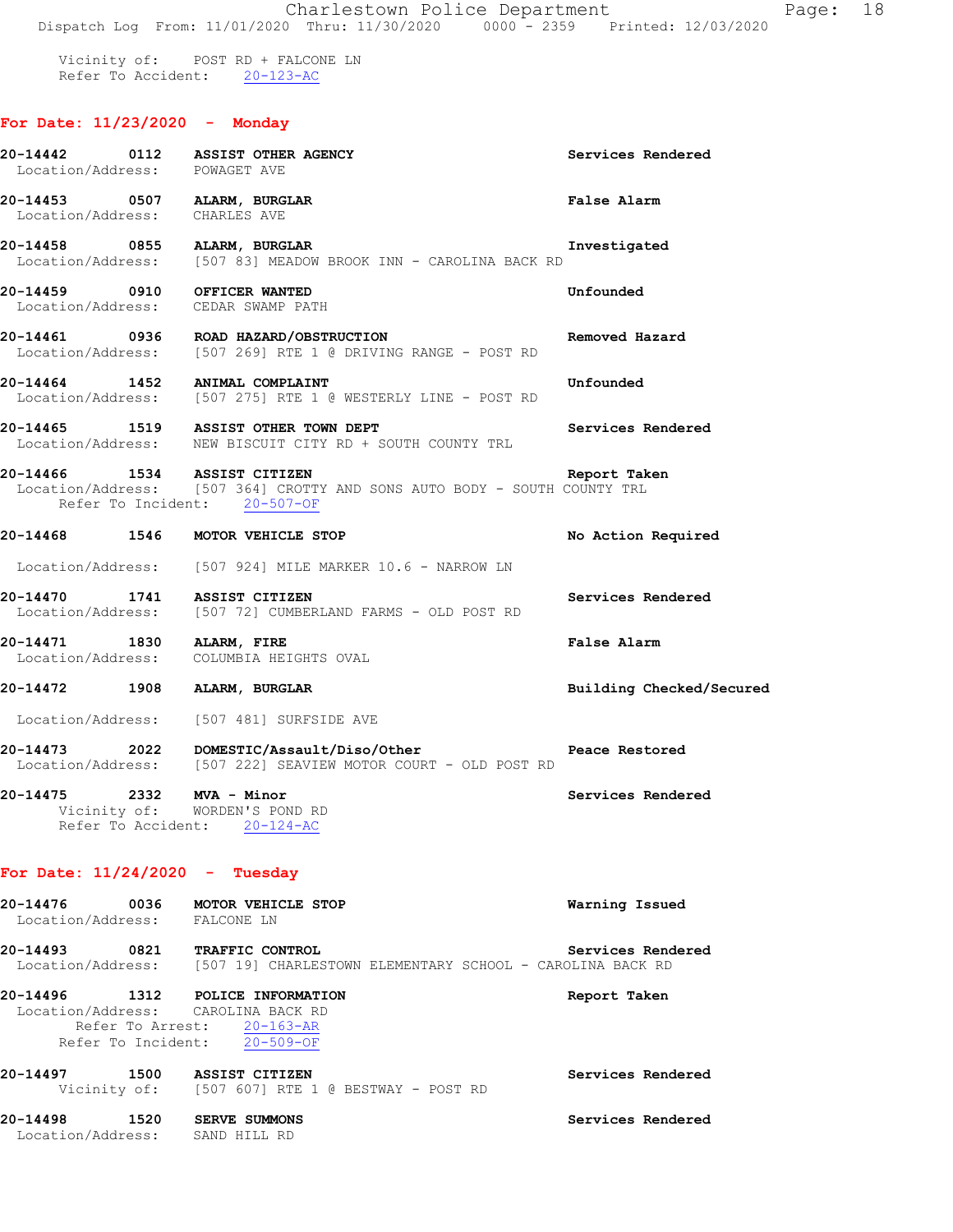**20-14499 1540 FOLLOW-UP INVESTIGATION Arrest(s) Made**  Location/Address: CAROLINA BACK RD Refer To Arrest: 20-161-AR **20-14500 1837 MOTOR VEHICLE STOP Warning Issued**  Location/Address: [507 254] GALAPAGOS COLLECTION DAVES COFFEE - OLD POST RD **20-14501 1901 SUSPICIOUS ACTIVITY/VEHICLE 1901 Rivestigated Investigated Investigated Investigated Investigated** [507 269] RTE 1 @ DRIVING RANGE - POST RD **20-14502 2238 ALARM, BURGLAR Building Checked/Secured**  Location/Address: [507 490] BISCUIT CITY RD **20-14503 2302 SUSPICIOUS ACTIVITY/VEHICLE Investigated**  Location/Address: [507 28] SIMPLE PEASURES - SOUTH COUNTY TRL **For Date: 11/25/2020 - Wednesday 20-14505 0038 MOTOR VEHICLE STOP Warning Issued**  Location/Address: [507 284] RTE 91 @ RICHMOND LINE - ALTON CAROLINA RD **20-14507 0123 POLICE INFORMATION No Action Required**  Location/Address: [507 642] CHARLESTOWN POLICE DEPARTMENT - OLD POST RD **20-14520 0408 MOTOR VEHICLE STOP Warning Issued**  Location/Address: [507 258] RTE 1 @ SOUTH KINGSTOWN LINE (MM 11.4) - POST RD **20-14522 0952 POLICE TRANSPORT Taken/Refered to Other Agency** Location/Address: [507 642] CHARLESTOWN POLICE DEPARTMENT - OLD POST RD **20-14523 1044 FOUND/LOST PROPERTY Investigated**  Location/Address: [507 22] BURLINGAME - NORTH CAMP - BUCKEYE BROOK RD **20-14524 1108 FIRE, STRUCTURE Investigated**  Location/Address: HAZEN ST **20-14525 1140 ASSIST CITIZEN Services Rendered**  Location/Address: BURDICKVILLE RD **20-14526 1143 MOTOR VEHICLE STOP Warning Issued**  Location/Address: [507 282] RTE 2 @ SHUTE'S CORNER - SOUTH COUNTY TRL **20-14527 1309 MOTOR VEHICLE COMPLAINT Could Not Locate**  Vicinity of: RTE - POST RD + WEST BEACH RD **20-14528 1318 PSYCHOLOGICAL EMERGENCY Transported to Hospital** 

 Location/Address: TOADSTOOL KNL Refer To Incident: 20-510-OF

**20-14529 1528 WATER RESCUE Unfounded**  Location/Address: [507 31] BLUE SHUTTERS BEACH - EAST BEACH RD

**20-14531 1730 MVA - Minor Report Taken**  Location/Address: POST RD + ROSS HILL RD Refer To Accident: 20-125-AC

**20-14533 2040 MOTOR VEHICLE STOP Warning Issued**  Location/Address: SHANNOCK RD + ASHLEY LN

**20-14534 2240 SUSPICIOUS ACTIVITY/VEHICLE Investigated**  Location/Address: [507 46] WASHINGTON TRUST COMPANY - OLD POST RD

**20-14537 2305 MOTOR VEHICLE STOP Warning Issued**  Vicinity of: NARROW LN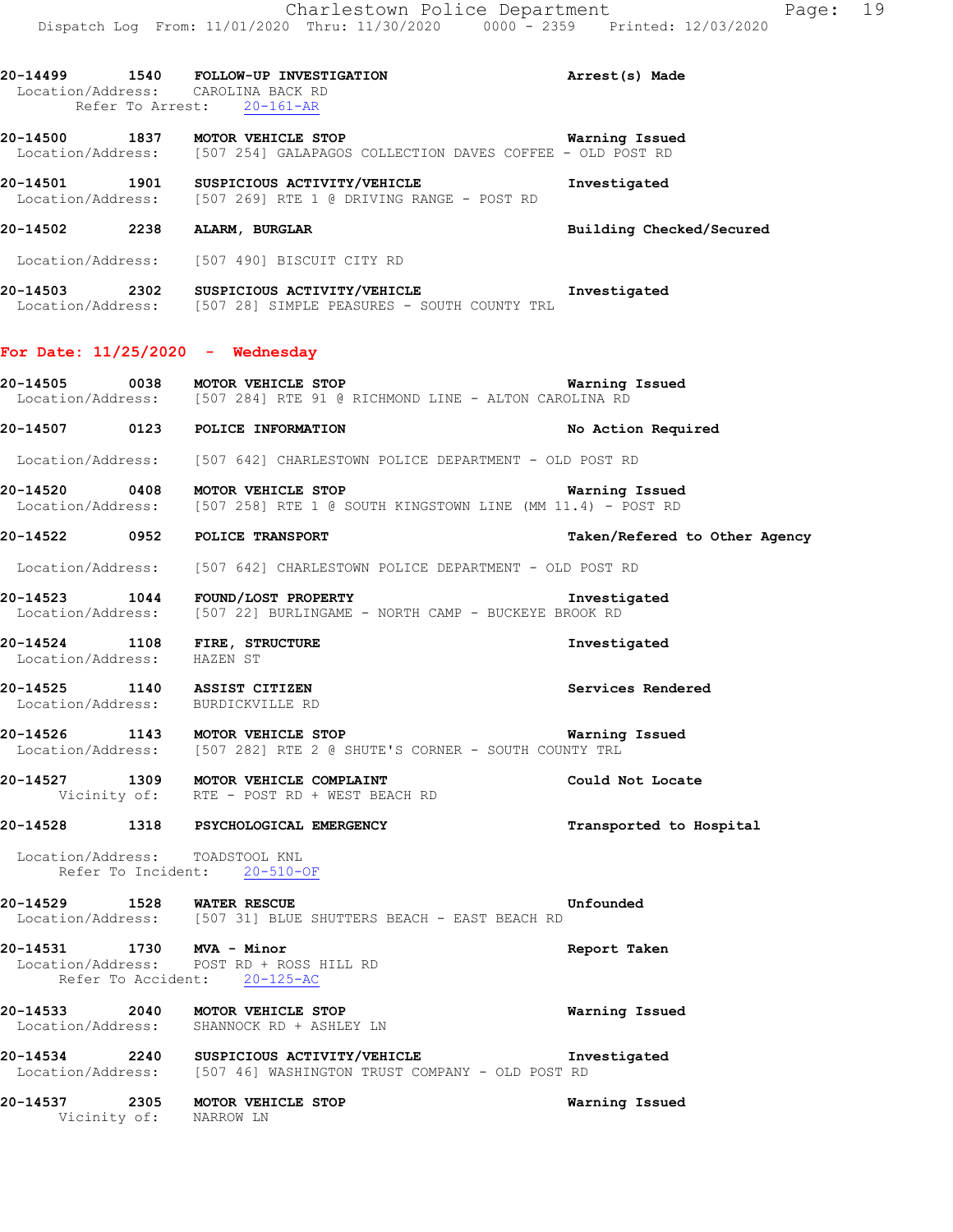**20-14538 2338 MOTOR VEHICLE STOP Warning Issued**  Location/Address: [507 269] RTE 1 @ DRIVING RANGE - POST RD

## **For Date: 11/26/2020 - Thursday**

|                                | 20-14553 0007 ROAD HAZARD/OBSTRUCTION<br>Location/Address: MORLEY ST + CHARLESTOWN BEACH RD                                          | Services Rendered        |
|--------------------------------|--------------------------------------------------------------------------------------------------------------------------------------|--------------------------|
|                                | 20-14560 0731 SUSPICIOUS ACTIVITY/VEHICLE<br>Location/Address: KLONDIKE RD                                                           | Investigated             |
|                                | 20-14561 1139 DISABLED MV<br>Location/Address: POST RD + EAST BEACH RD                                                               | Services Rendered        |
|                                | 20-14562 1154 ALARM, FIRE<br>Location/Address: [507 611] FROSTY DREW NATURE CENTER - PARK LN                                         | Services Rendered        |
|                                | 20-14567 1615 TRAFFIC CONTROL<br>Location/Address: POST RD + KING'S FACTORY RD                                                       | Services Rendered        |
|                                | 20-14568 1627 ASSIST OTHER POLICE DEPT<br>Location/Address: SOUTH ARNOLDA RD                                                         | <b>Services Rendered</b> |
| Location/Address: AUBURN DR    | 20-14569 1859 FIREWORKS/Possession/Use/Other Could Not Locate                                                                        |                          |
|                                | 20-14570 1933 HIGHWAY SAFETY - TRAFFIC STOP Warning Issued<br>Location/Address: [507 29] ARROWHEAD DENTAL - SOUTH COUNTY TRL         |                          |
|                                | 20-14572 1943 HIGHWAY SAFETY - TRAFFIC STOP<br>Location/Address: POST RD + SCHOOLHOUSE POND RD                                       | Warning Issued           |
|                                | 20-14573 2004 HIGHWAY SAFETY - TRAFFIC STOP<br>Location/Address: KING'S FACTORY RD                                                   | <b>Warning Issued</b>    |
|                                | 20-14574  2039  HIGHWAY SAFETY - TRAFFIC STOP  Warning Issued Location/Address: POST RD + MEADOW LN                                  |                          |
|                                | 20-14575 2058 HIGHWAY SAFETY - TRAFFIC STOP Warning Issued<br>Location/Address: [507 100] RTE 1 @ FIORES (MILE MARKER 8.0) - POST RD |                          |
|                                | 20-14576 2104 HIGHWAY SAFETY - TRAFFIC STOP Warning Issued<br>Location/Address: [507 266] RTE 1 @ WILLOWS - POST RD                  |                          |
|                                | 20-14577 2122 HIGHWAY SAFETY - TRAFFIC STOP<br>Location/Address: [507 271] RTE 1 @ MICHAEL'S - POST RD                               | Warning Issued           |
| Location/Address: ROSS HILL RD | 20-14578 2126 VIOLATION OF RO/NCO<br>Refer To Incident: 20-511-OF                                                                    | Investigated             |

**20-14579 2321 OFFICER WANTED Investigated**  Location/Address: [507 865] ARNOLD FAMILY CABIN - KING'S FACTORY RD

## **For Date: 11/27/2020 - Friday**

| 20-14595<br>1126                      | HIGHWAY SAFETY - TRAFFIC STOP                     | Citation Issued    |
|---------------------------------------|---------------------------------------------------|--------------------|
| Location/Address:                     | POST RD + EAST BEACH RD                           |                    |
| 20-14596<br>1206                      | HIGHWAY SAFETY - TRAFFIC STOP                     | Citation Issued    |
| Location/Address:                     | POST RD + EAST BEACH RD                           |                    |
| 20-14597<br>1231                      | DISABLED MV                                       | Services Rendered  |
|                                       | Vicinity of: POST RD + WILDFLOWER RD              |                    |
| 20-14598<br>1304<br>Location/Address: | HIGHWAY SAFETY - TRAFFIC STOP<br>SOUTH COUNTY TRL | Warning Issued     |
|                                       |                                                   |                    |
| 20-14601<br>1408                      | HIGHWAY SAFETY - TRAFFIC STOP                     | No Action Required |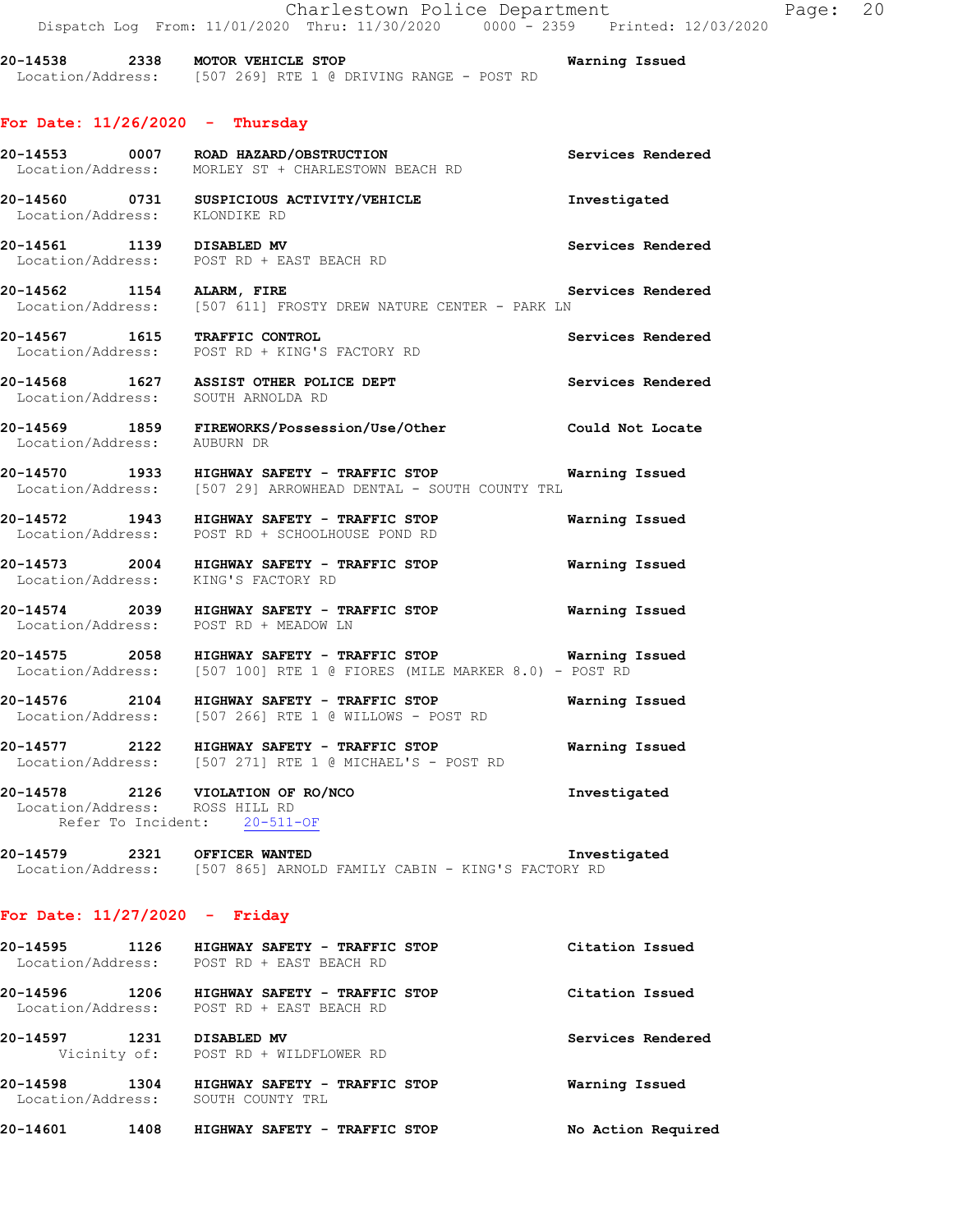Location/Address: POST RD + PROSSER TRL

**20-14602 1417 HIGHWAY SAFETY - TRAFFIC STOP Citation Issued**  Location/Address: POST RD + PROSSER TRL

**20-14603 1500 OFFICER WANTED Services Rendered**  Location/Address: RAM ISLAND RD Refer To Incident: 20-512-OF

**20-14605 1620 COMPLAINT Services Rendered**  Location/Address: JOSEPHINE DR

**20-14606 1901 MVA - Minor Report Taken**  Location/Address: POST RD + KING'S FACTORY RD Refer To Accident: 20-126-AC

**20-14608 2127 MOTOR VEHICLE STOP Warning Issued**  Location/Address: POST RD + BEND RD

#### **For Date: 11/28/2020 - Saturday**

**20-14627 0526 MOTOR VEHICLE STOP No Action Required**  Location/Address: [507 276] RTE 2 @ RICHMOND LINE - SOUTH COUNTY TRL **20-14628 0535 MOTOR VEHICLE STOP Warning Issued**  [507 221] SHERMAN'S AUTO BODY INC - SOUTH COUNTY TRL **20-14631 0601 MOTOR VEHICLE STOP Warning Issued**  Location/Address: SOUTH COUNTY TRL + NEW BISCUIT CITY RD **20-14632 0612 DISABLED MV Investigated**  Location/Address: POST RD + LAKESIDE DR **20-14633 0806 LARCENY Report Taken**  Location/Address: [507 26] CHARLESTOWN BREACHWAY - CHARLESTOWN BEACH RD Refer To Incident: 20-513-OF **20-14635 1120 HIGHWAY SAFETY - TRAFFIC STOP Citation Issued**  Location/Address: **20-14636 1134 HIGHWAY SAFETY - TRAFFIC STOP Citation Issued**  Location/Address: POST RD + SCHOOLHOUSE POND RD **20-14637 1209 OFFICER WANTED Investigated**  Location/Address: RIDGEWOOD RD + BIRCH RD **20-14638 1210 HIGHWAY SAFETY - TRAFFIC STOP Warning Issued**  Location/Address: CAROLINA BACK RD + ROSE CT **20-14639 1222 HIGHWAY SAFETY - TRAFFIC STOP Warning Issued**  Location/Address: CAROLINA BACK RD + ROSE CT **20-14640 1315 HIGHWAY SAFETY - TRAFFIC STOP Citation Issued**  Location/Address: POST RD + BEND RD **20-14641 1324 FOUND/LOST PROPERTY Report Taken**  Location/Address: POST RD + BEND RD Refer To Incident: 20-514-OF **20-14642 1347 HIGHWAY SAFETY - TRAFFIC STOP Warning Issued**  Location/Address: POST RD + GENERAL STANTON LN **20-14643 1355 HIGHWAY SAFETY - TRAFFIC STOP Citation Issued**  Location/Address: POST RD + KING'S FACTORY RD **20-14644 1412 HIGHWAY SAFETY - TRAFFIC STOP Warning Issued**  Location/Address: POST RD + BEND RD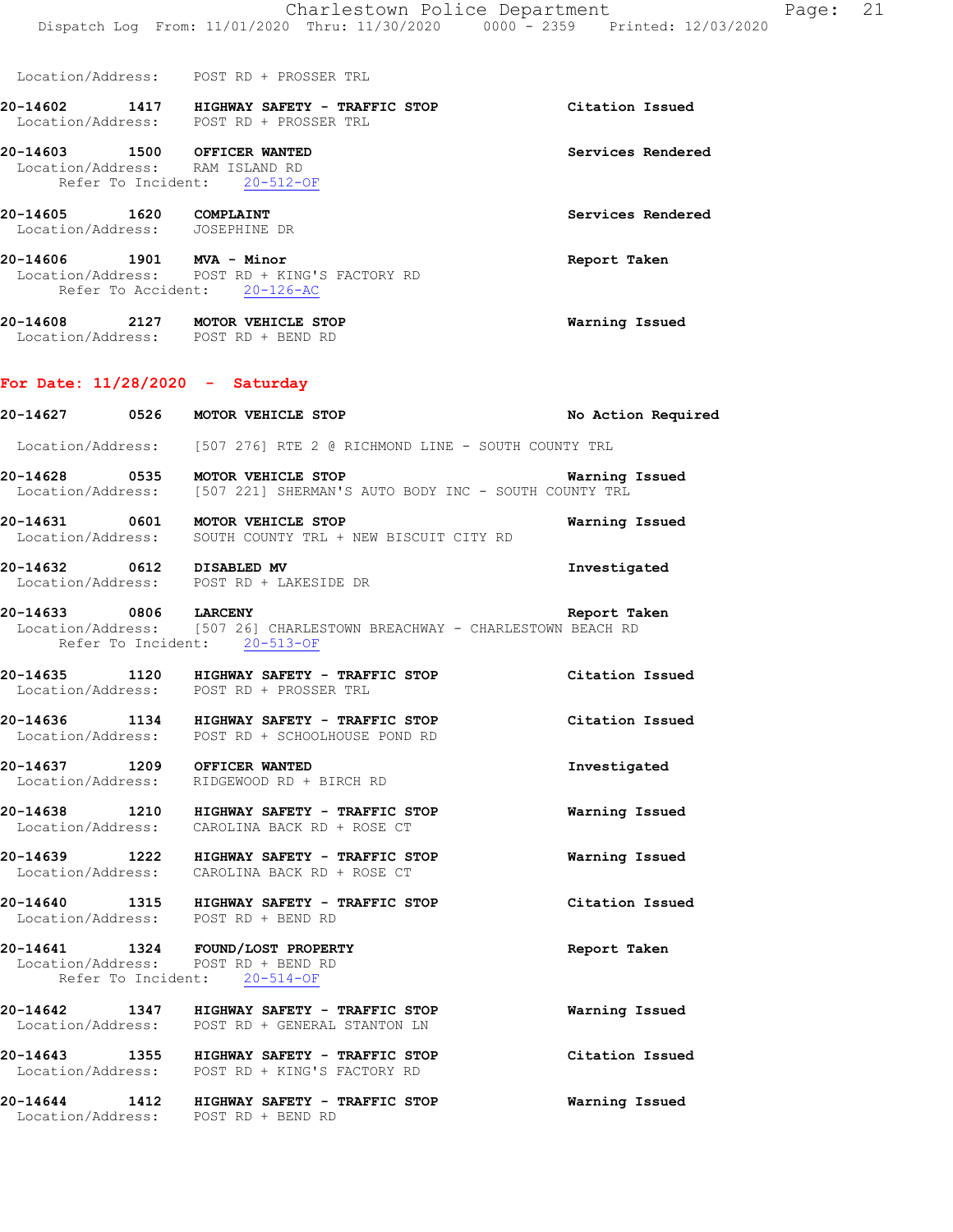**20-14645 1443 POLICE INFORMATION Services Rendered**  Location/Address: [507 435] SOUTH SHORE MENTAL HEALTH CHARLESTOWN HOUS - OLD POST RD

#### **For Date: 11/29/2020 - Sunday**

- **20-14656 0615 ALARM, CO DETECTOR Investigated**  Location/Address: AUBURN DR **20-14661 1113 HIGHWAY SAFETY - TRAFFIC STOP Warning Issued**  Location/Address: POST RD + SCHOOLHOUSE POND RD
- **20-14662 1141 HIGHWAY SAFETY TRAFFIC STOP Warning Issued**  Location/Address: POST RD + PROSSER TRL
- **20-14663 1201 HIGHWAY SAFETY TRAFFIC STOP Warning Issued**  Location/Address: [507 1] CHARLESTOWN TOWN HALL - SOUTH COUNTY TRL
- **20-14664 1211 HIGHWAY SAFETY TRAFFIC STOP Citation Issued**  Location/Address: SOUTH COUNTY TRL + SHERMAN AVE
- **20-14665 1231 HIGHWAY SAFETY TRAFFIC STOP Citation Issued**  Location/Address: SOUTH COUNTY TRL + SHERMAN AVE
- **20-14667 1321 HIGHWAY SAFETY TRAFFIC STOP Citation Issued**  Location/Address: [507 276] RTE 2 @ RICHMOND LINE - SOUTH COUNTY TRL
- **20-14668 1324 MOTOR VEHICLE COMPLAINT Could Not Locate**  Vicinity of: [507 36] CHARLESTOWN MINI-SUPER - OLD POST RD
- **20-14669 1349 HIGHWAY SAFETY TRAFFIC STOP Warning Issued**  Location/Address: POST RD + PROSSER TRL
- **20-14670 1355 MOTOR VEHICLE COMPLAINT Could Not Locate**  Location/Address: LAUREL RD
- **20-14671 1404 HIGHWAY SAFETY TRAFFIC STOP Citation Issued**  Location/Address: POST RD + PROSSER TRL
- **20-14672 1420 HIGHWAY SAFETY TRAFFIC STOP Citation Issued**  Location/Address: POST RD + PROSSER TRL
- **20-14673 1426 MOTOR VEHICLE COMPLAINT Could Not Locate**  Location/Address: [507 291] RTE 216 @ WESTERLY LINE - ROSS HILL RD
- **20-14674 1434 FOLLOW-UP INVESTIGATION Investigated**  Location/Address: BUCKEYE BROOK RD
- **20-14675 1641 OFFICER WANTED Report Taken**  Location/Address: KING'S FACTORY RD Refer To Incident: 20-515-OF
- **20-14676 1704 COMPLAINT Report Taken**  Location/Address: CAROLINA BACK RD Refer To Incident: 20-516-OF
- **20-14677 1932 SUSPICIOUS ACTIVITY/VEHICLE Could Not Locate**  Location/Address: ROCKY ACRES DR
- **20-14678 2041 ANIMAL COMPLAINT No Action Required** 
	- Vicinity of: POST RD + ROSS HILL RD

#### **For Date: 11/30/2020 - Monday**

| 20-14687          | 0616               | MVA - W/Injury/Fluid/Hazard |           |  |  |                                                                | Transported to Hospital |  |  |  |  |
|-------------------|--------------------|-----------------------------|-----------|--|--|----------------------------------------------------------------|-------------------------|--|--|--|--|
| Location/Address: | Refer To Accident: |                             | 20-127-AC |  |  | $[507 \t258]$ RTE 1 @ SOUTH KINGSTOWN LINE (MM 11.4) - POST RD |                         |  |  |  |  |